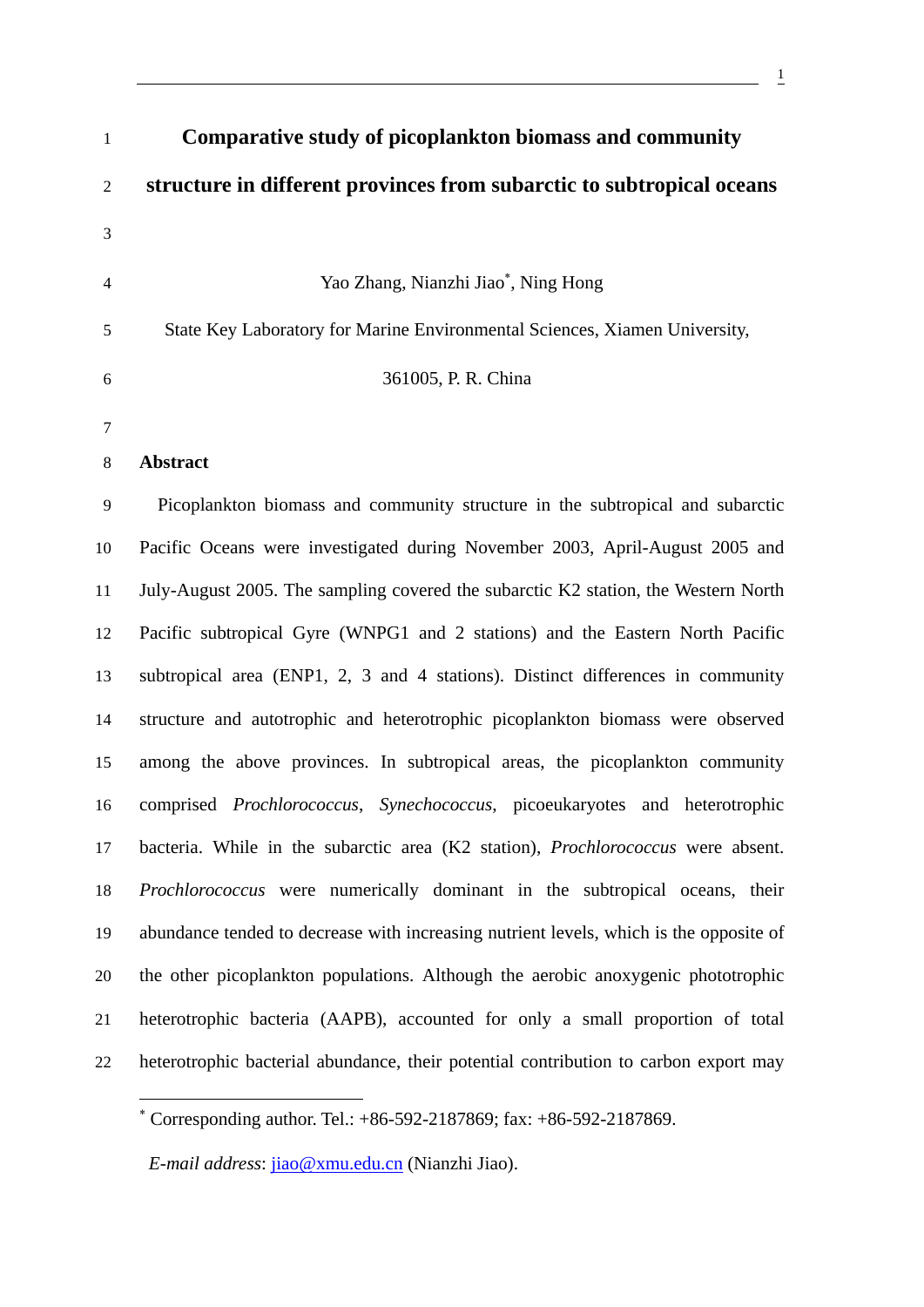23 be important due to their larger cell size and higher cell turnover rates compared with 24 other heterotrophic bacteria. Biomass contribution of the AAPB increased distinctly 25 along the oligotrophic to relatively eutrophic gradient. Vertically, AAPB generally 26 followed the phytoplankton except in the subtropical WNPG. Spatial variability of 27 biomass in the autotrophic picoplankton was distinctly larger than that in the 28 heterotrophic bacteria. Changes in the picoplankton community were more closely 29 associated with latitude while nutrient availability was more important for differences 30 in picoplankton biomass. The biomass of autotrophic picoplankton in the upper 31 mixed-layer, and also the depth attenuation, were higher in eutrophic relative to 32 oligotrophic waters. Picoplankton seemed to be an important source of new organic 33 carbon for higher trohpic level organisms and for detritus production, especially in the 34 oligotrophic subtropical gyre.

35 *Keywords***:** Picoplankton; Autotroph; Heterotroph; Aerobic anoxygenic phototrophic 36 bacteria (AAPB); Subarctic ocean; Subtropical ocean

37

#### 38 **1. Introduction**

39 Picophytoplankton (<2 µm) are composed of 3 groups of autotrophs: 40 *Prochlorococcus*, *Synechococcus* and picoeukaryotes. These tiny primary producers 41 contribute substantially to both total phytoplankton biomass and production in marine 42 ecosystems, especially in oligotrophic waters where they account for up to 90% of the 43 total photosynthetic biomass and carbon production (Campbell *et al.*, 1994; Li *et al.*, 44 1983). Despite a large number of ecological studies on picophytoplankton in various 45 oceanic waters of the Pacific (Binder *et al.*, 1996; Campbell and Vaulot, 1993; Liu *et*  46 *al.*, 2002a), Atlantic (Buck *et al.*, 1996; Li, 1995; Olson *et al.*, 1990), Mediterranean 47 Sea (Bustillos-Guzman *et al.*, 1995; Vaulot *et al.*, 1990), and Arabian Sea (Campbell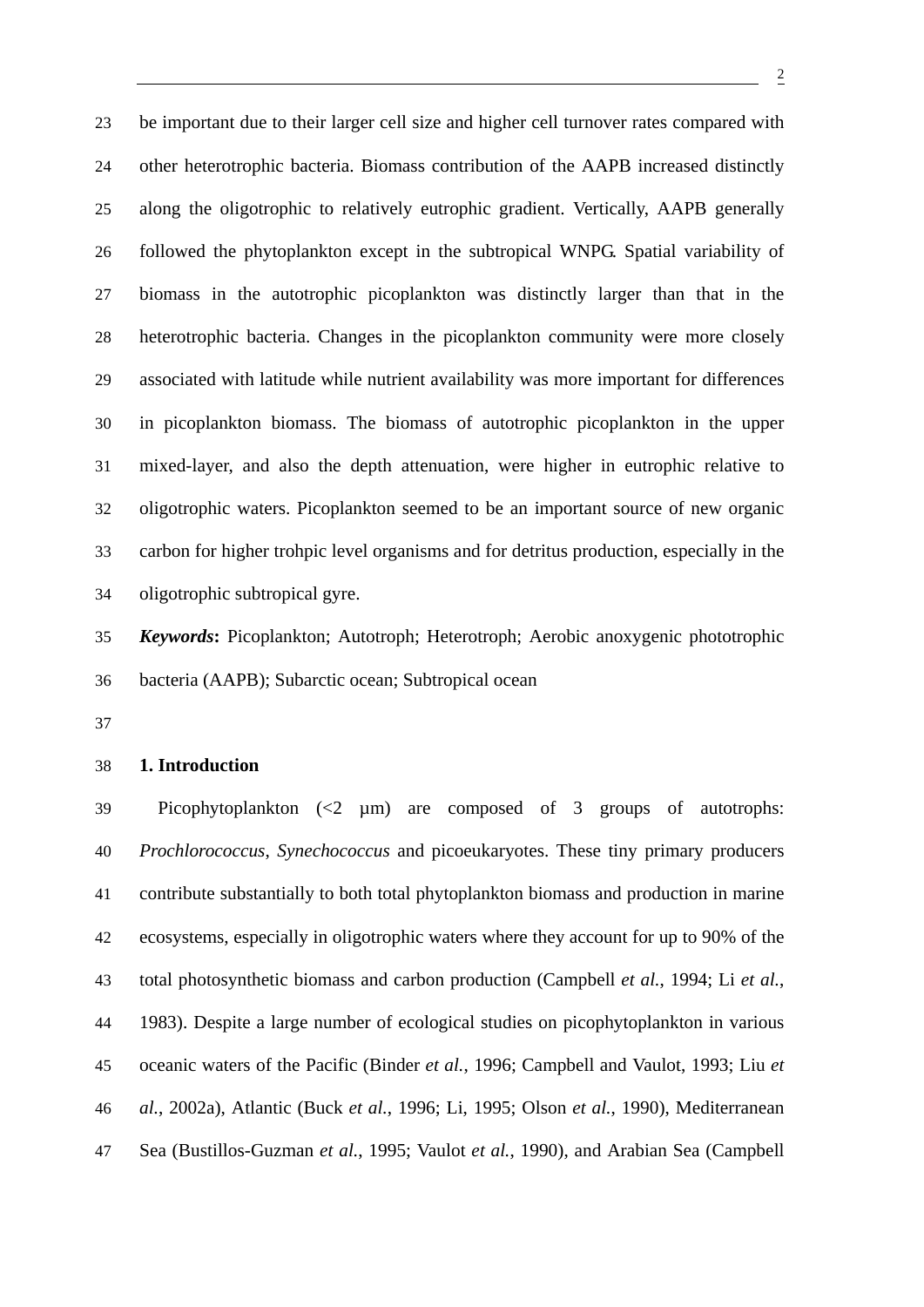48 *et al.*, 1998), few studies have focused on comparisons among different marine 49 regimes. Heterotrophic bacteria are typically considered solely as decomposers in 50 marine ecosystems. The concept of the "microbial loop" endowed them with new 51 roles in the biological pump (Azam *et al.*, 1983). Recent studies have further revealed 52 that some bacteria are capable of harvesting light for supplemental energy (Yurkov 53 and Beatty, 1998a, 1998b), such as aerobic anoxygenic phototrophic bacteria (AAPB). 54 AAPB have been reported to play a unique role in carbon cycling in the ocean (Jiao *et*  55 *al.*, 2003; Karl, 2002; Kolber *et al.*, 2001) and have drawn much attention from 56 microbial oceanographers (Cottrell *et al.*, 2006; Schwalbach and Fuhrman, 2005; 57 Sieracki *et al.*, 2006; Zhang and Jiao, 2007). Although the global distribution pattern 58 of AAPB in the oceans has been brought to light (Jiao *et al.*, 2007b), differences in 59 abundance and vertical profiles of AAPB between high latitudes and low latitudes 60 remain unclear. In the present study, four distinct provinces in the Pacific Ocean were 61 investigated: The western subarctic gyre (the VERTIGO station K2), the western 62 subtropical gyre (stations WNPG1 and 2), the eastern subtropical Pacific (stations 63 ENP1-3) and the eastern subtropical Pacific off shore waters (station ENP4). We will 64 address differences in the picoplankton biomass and community structure between 65 subarctic and subtropical regimes, in an attempt to better understand the mechanisms 66 of attenuation of vertical carbon flux at different latitudes and different trophic levels.

67

#### 68 **2. Materials and methods**

#### 69 **2.1. Study areas and sampling**

70 Station K2, located in the Western North Pacific (47ºN 160ºE) (Fig. 1), is a 71 relatively eutrophic site in the NW Pacific subarctic gyre, with high macronutrient 72 levels (nutrients concentrations are provided in Buesseler *et al.* 2008), high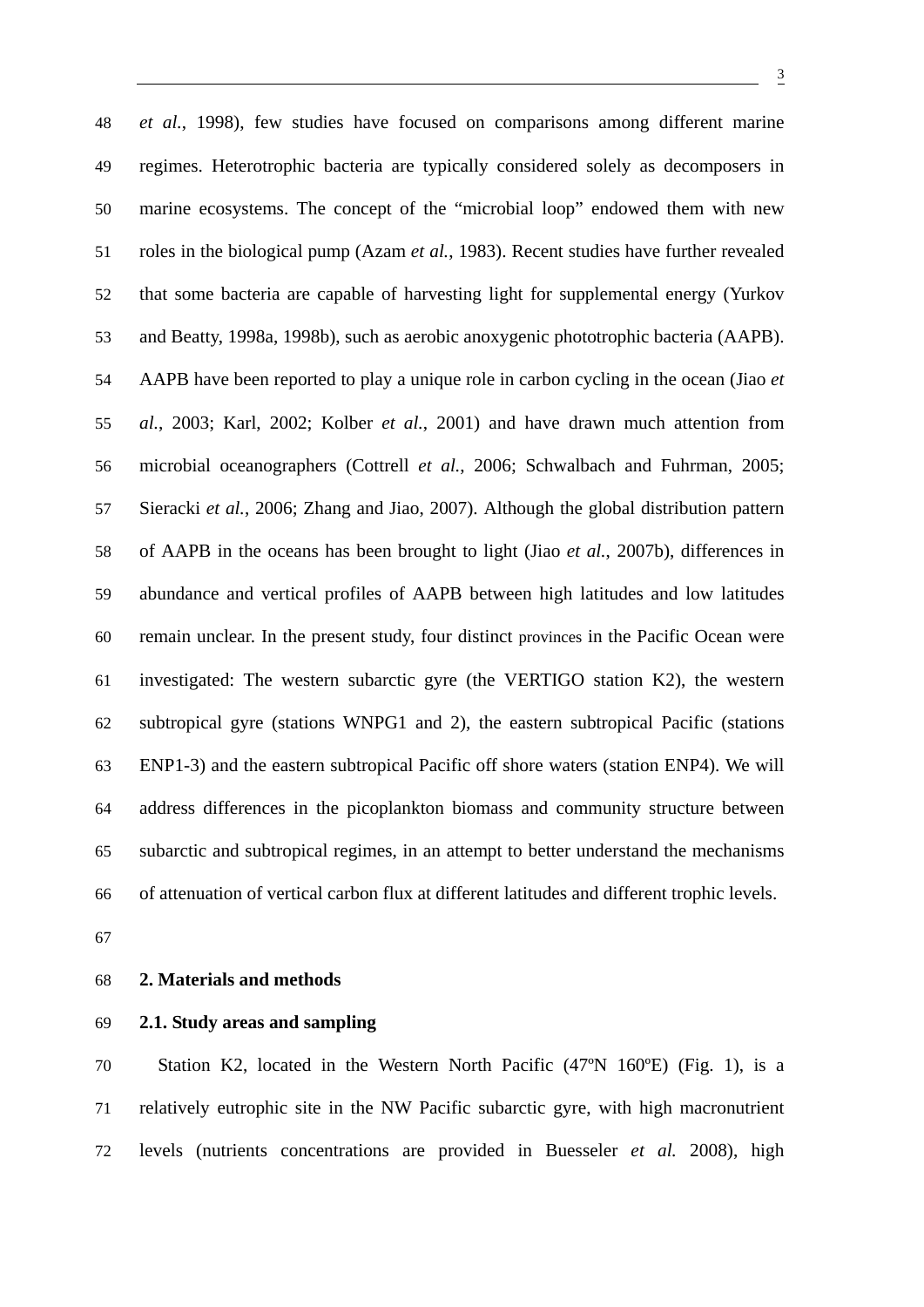73 chlorophyll *a* concentration and significant seasonal variability in primary production 74 and carbon export (Buesseler *et al.*, 2007; Buesseler *et al.*, 2008). Investigation at K2 75 was conducted during July 30 – August 6, 2005 (deployment 1, D1) and August 10 – 76 17, 2005 (deployment 2, D2). D1 took place during the decline of the seasonal 77 maximum in phytoplankton biomass, and D2 was just prior to a smaller autumn 78 bloom (Buesseler *et al.*, 2007; Buesseler *et al.*, 2008). Four vertical profiles with 5 79 depths within the upper 50 m water column were sampled during D1 and D2.

80 Stations WNPG1-2 (Fig. 1) in contrast were in oligotrophic waters in the Western 81 North Pacific subtropical gyre, and are characterized by warm waters with persistently 82 low macronutrients and correspondingly low surface chlorophyll (Schlitzer, 2004; 83 Shimada *et al.*, 1993). Stations ENP1-4 (Fig. 1) were in the Eastern subtropical 84 Pacific, which had a relatively high chlorophyll *a* concentration (Table 1) compared 85 with WNPG (Binder *et al.*, 1996; Landry *et al.*, 1996; Schlitzer, 2004). ENP4, located 86 in the open water off the coast, was at mesotrophic conditions among these 87 subtropical stations (Schlitzer, 2004). Samples from stations WNPG1, WNPG2 and 88 ENP1-3 were collected from 7-10 depths within the upper 200 m during April-August 89 2005. Samples from stations ENP4 were collected from 10 depths within the upper 90 200 m water column, and 4 deployments were conducted during November 1-15, 91 2003.

92

#### 93 **2.2. Hydrographic parameters**

94 A SeaBird CTD-General Oceanic Rosette assembly with Go-Flo bottles (SBE 9/11 95 plus, SeaBird Inc., USA) was employed to record temperature and salinity as well as 96 to collect seawater samples. The mixed-layer depths were defined as the maximum 97 density gradient depth by CTD measurement. The depth of the euphotic zone was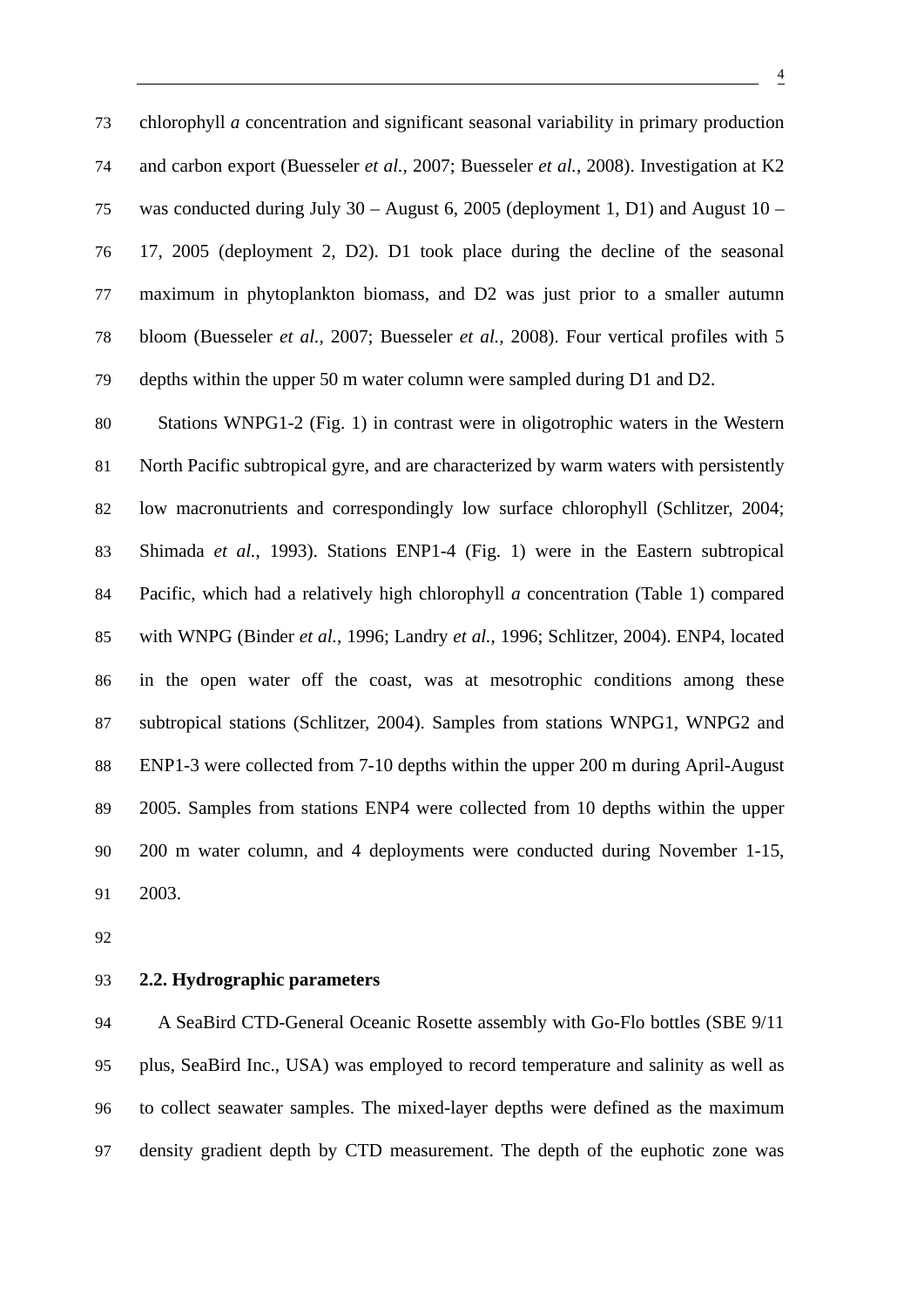98 defined as the 0.1% surface irradiance depth. Samples for chlorophyll *a* analysis were 99 collected on 0.7 µm pore-size GF/F filter paper (Whatman) and determined using a 100 Turner-Designs-Model 10 fluorometer. Chlorophyll *a* data at K2 were provided by the 101 VERTIGO Project (Dr. S.I. Saitoh and S. Okamoto, Hokkaido University, Japan).

102

#### 103 **2.3 Picoplankton abundance**

104 For picoplankton, 5 ml of seawater per tube (5 duplicate tubes for each sample) 105 were preserved with glutaraldehyde (0.5% final concentration), quick frozen in liquid 106 nitrogen, and then stored at -80 ºC until analysis.

107 Abundances of *Synechococcu*s, *Prochlorococcus*, picoeukaryotes and heterotrophic

108 bacteria were determined using flow cytometry (FCM) (Jiao *et al.*, 2002; Marie *et al.*, 109 1997) with an Epics Altra II (Beckman Coulter, USA) flow cytometer, equipped with 110 a 306C-5 argon laser (Coherent Inc., USA). 1 µm fluorescence beads (PolySciences

111 Inc., U.S.) were added into the samples as an FCM analysis reference, and the 112 half-peak coefficients of variation were always controlled at lower than 1.0%. The 113 coefficients of variation in the same samples were lower than 10%. The data we used 114 were the means.

115

#### 116 **2.4. AAPB abundance**

117 Subsamples for AAPB analysis were collected with 100-mL brown polypropylene 118 bottles. Immediately after sampling, aliquots of 20 mL seawater were fixed for 15 min 119 with paraformaldehyde (2% final concentration), and then stained with 120 4'6-diamidino-2-phenylindole (DAPI) (5 µg mL-1, final concentration) for 30 min in 121 the dark. Cells were filtered onto 0.2 µm pore-size black polycarbonate membranes 122 (Whatman) for abundance determination. The subtropical samples were measured on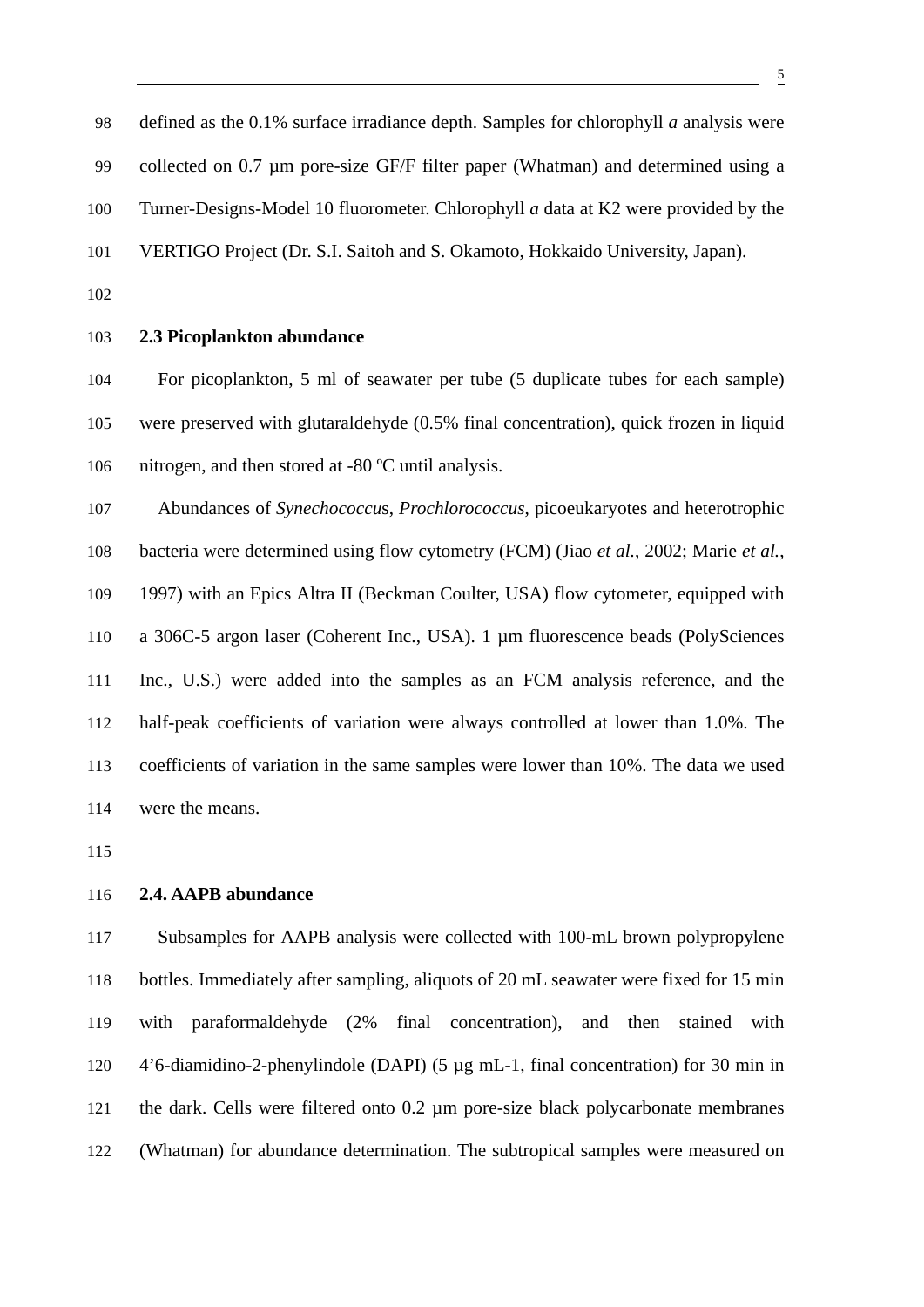123 board. The subarctic samples were stored at -80 ºC until analysis.

124 An epifluorescence microscope (Carl Zeiss Axioskop) with a 50-W mercury lamp 125 was used to image bacteria. It was equipped with an infrared-sensitive charge-coupled 126 device camera (SPOT Diagnostic Instruments, Inc.), interfaced with a computer. 127 Image-Pro Plus software (Media Cybernetics, Inc.) was used to detect and analyze 128 cells in the images. AAPB abundances were determined by the time series observation 129 based infra-red epifluorescence microscopy (TIREM) protocol (Jiao *et al.*, 2006). Cell 130 biovolumes of AAPB and other heterotrophic bacteria were compared by image 131 analysis using the DAPI images. For each sample, 30 AAPB cells and 30 132 heterotrophic bacterial cells were measured for size comparison.

133

#### 134 **2.5. Estimation of carbon biomass**

135 Carbon biomass of the four picoplankton groups was estimated by conversion from 136 cell abundance using the factors of 250, 53, 2100 and 20 fg C cell<sup>-1</sup> for *Synechococcus*, 137 *Prochlorococcus*, picoeukaryotes and heterotrophic bacteria, respectively (Buck *et al.*, 138 1996; Campbell *et al.*, 1994; Lee and Fuhrman, 1987; Morel *et al.*, 1993; Simek *et al.*, 139 1999). The average volume of AAPB cells was 3.6±0.8 times larger than that of 140 heterotrophic bacteria. The conversion factor for AAPB was thus determined to be 72 141  $\text{fg } C \text{ cell}^{-1}$ .

142

#### 143 **3. Results**

#### 144 **3.1. Contrasting hydrographic conditions**

145 K2 was characterized by low temperature, low salinity and high chlorophyll *a* 146 concentration (Table 1). The chlorophyll maximum layer (DCM) occurred at 50 m, 147 deeper than the mixed-layer (25m).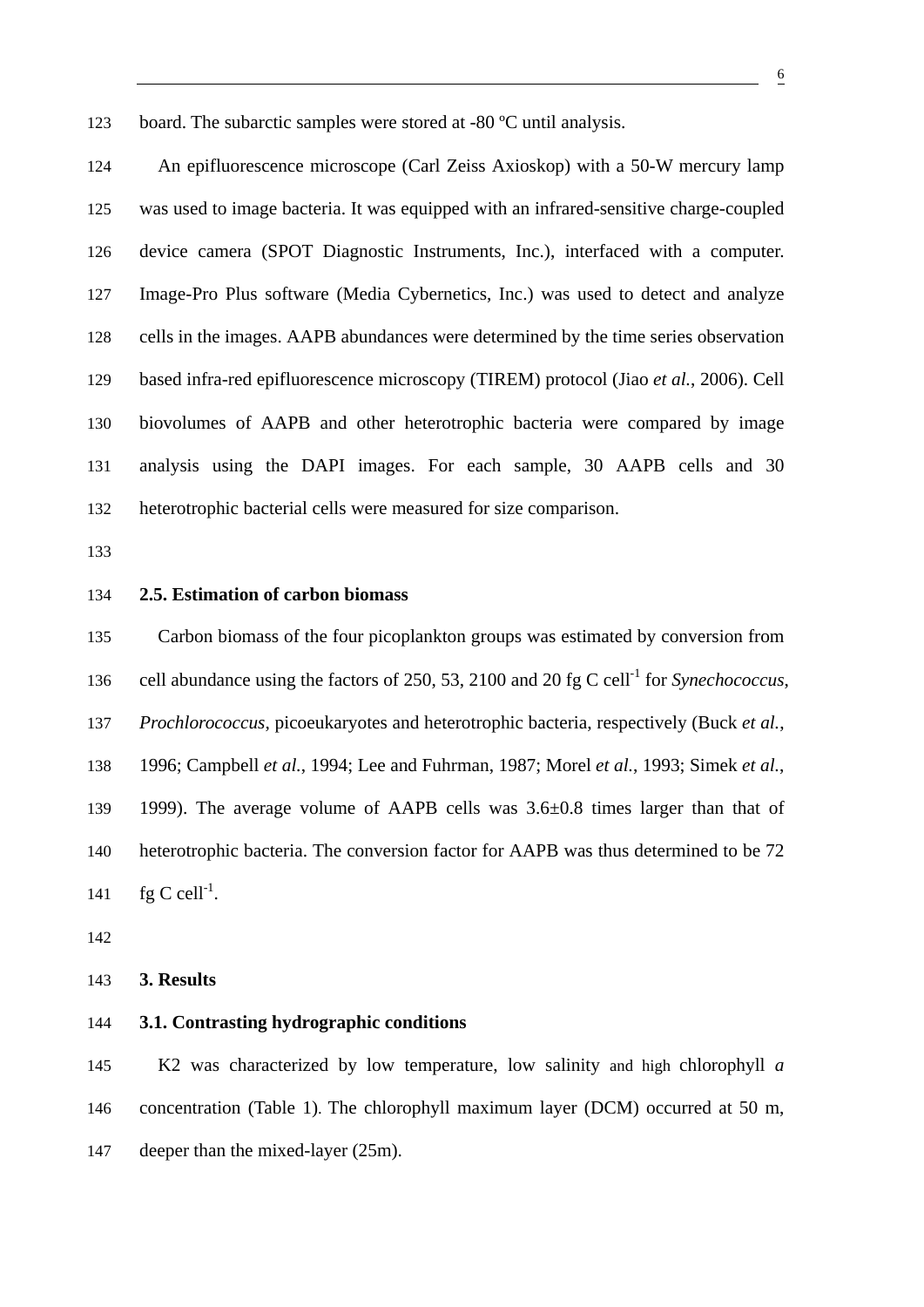148 The subtropical stations in contrast were characterized by high temperature, high 149 salinity and low chlorophyll *a* concentration (Table1). The surface and depth-weighted 150 chlorophyll *a* concentrations were around 0.03 and 0.08 mg  $m^{-3}$  at the two stations in 151 the Western North Pacific Gyre, and  $0.1$ - $0.13$  mg m<sup>-3</sup> at the Eastern North Pacific 152 stations. Among stations ENP1-4, chlorophyll *a* concentration was a little higher at 153 ENP4. DCM coincided roughly with the depth of the mixed-layer (Table 1).

154

#### 155 **3.2. Contrasting picoplankton community structure**

156 In the subarctic area (K2 station), the picoplankton community comprised 157 *Synechococcus*, picoeukaryotes and heterotrophic bacteria, and *Prochlorococcus* were 158 absent. Cell abundances ranged from  $1.8 \times 10^3$  to  $1.1 \times 10^4$  cells ml<sup>-1</sup> for picoeukaryotes 159 and from  $1.7 \times 10^3$  to  $5.8 \times 10^4$  cells ml<sup>-1</sup> for *Synechococcus*. Abundance of 160 heterotrophic bacteria was about 2 orders of magnitude higher than that of 161 picoeukaryotes. Abundance of AAPB was at the same level as *Synechococcus* (Fig. 2). 162 Results from the two deployments (D1 & D2) showed differences in the maximum 163 abundance depth of *Synechococcus* and picoeukaryotes over time (Fig. 2).

164 In the subtropical areas, the picoplankton community comprised *Prochlorococcus*, 165 *Synechococcus*, picoeukaryotes and heterotrophic bacteria. In contrast to K2, 166 *Prochlorococcus* were extremely abundant with depth-weighted abundances of around 167  $8 \times 10^4$  cells ml<sup>-1</sup> at WNPG station 1 and 2, 4-5  $\times 10^4$  cells ml<sup>-1</sup> at ENP1-3, and 3 $\times 10^4$ 168 cells m $I^1$  at ENP4 (Table 2, Fig. 2). Among the subtropical stations, the Western 169 North Pacific Gyre was characterized by the distinct low abundances of 170 *Synechococcus* (10<sup>3</sup> cells ml<sup>-1</sup>), picoeukaryotes (10<sup>2</sup> cells ml<sup>-1</sup>) and AAPB (10<sup>2</sup>-10<sup>3</sup>  $171$  cells ml<sup>-1</sup>). Along the ENP stations, abundance of heterotrophic bacteria increased 172 eastward with the highest abundance of  $3.2 \pm 0.5 \times 10^5$  cells ml<sup>-1</sup> at ENP4 (Table 2; Fig.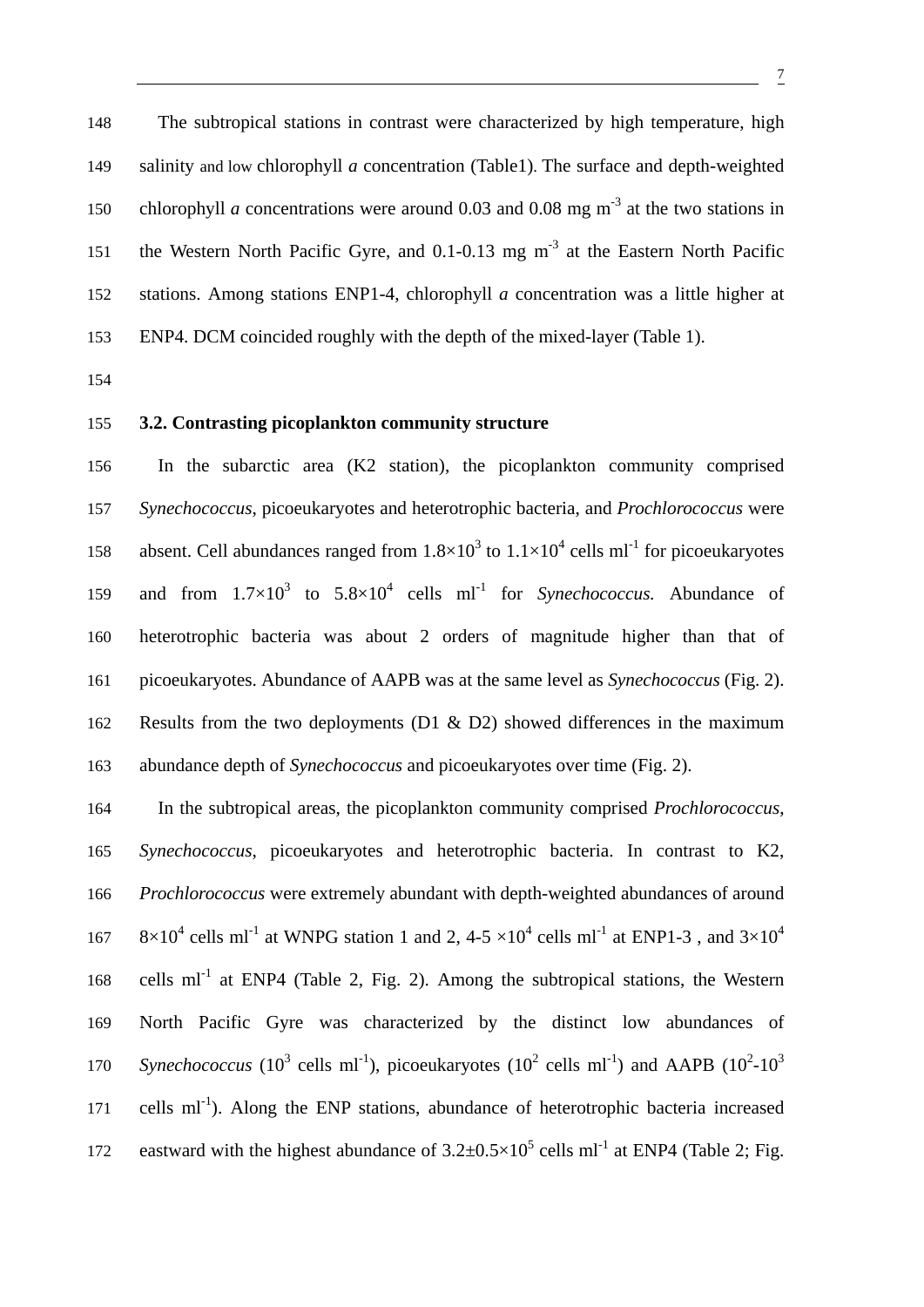173 2). Vertically, the maximum distribution depths of *Prochlorococcus* were always 174 deeper than those of *Synechococcus*, picoeukaryotes and AAPB. The maximum 175 abundance depth of *Prochlorococcus* increased with trophic conditions (Fig. 2). Such 176 trends were less regular for other groups of picoautotrophs. The abundance of 177 heterotrophic bacteria also decreased with depth but remained high  $(10^5 \text{ cells ml}^{-1})$  at 178 150m) even at the bottom of the euphotic zone. The vertical distributions of AAPB 179 were basically similar to those of the phototrophic components rather than the 180 heterotrophic bacteria, confined to the euphotic zone (Fig. 2). The maximum 181 abundance depths of AAPB were consistent with those for chlorophyll *a*, except for 182 stations WNPG1-2 (Table 1). At the WNPG stations, weak maxima of AAPB were 183 present at shallower depths than those for chlorophyll *a* (Table 1; Fig. 2).

184

#### 185 **3.3. Contrasting picoplankton carbon biomass**

186 Off-shore station ENP4 was characterized by a remarkably high biomass of 187 *Synechococcus* and picoeukaryotes and a low biomass of *Prochlorococcus*. In contract, 188 stations WNPG1-2 in the subtropical gyre were characterized by an extremely high 189 biomass of *Prochlorococcus* but a very low biomass of *Synechococcus* and 190 picoeukaryotes (Table 2; Fig. 3). Biomass of *Synechococcus* and picoeukaryotes at K2 191 in the subarctic area were also significantly higher than at the other subtropical 192 stations (except for ENP4) (Table 2; Fig. 3). From the western subtropical Pacific to 193 the eastern subtropical Pacific, the biomass of *Prochlorococcus* decreased observably, 194 with the highest biomass of 5.34 mgC  $m<sup>-3</sup>$  at WNPG2. There was an increasing trend 195 in biomass of both *Synechococcus* and picoeukaryotes along trophic gradients from 196 the western to the eastern subtropical Pacific (Table 2). Although *Synechococcus* were 197 numerically more abundant than picoeukaryotes, the latter contributed more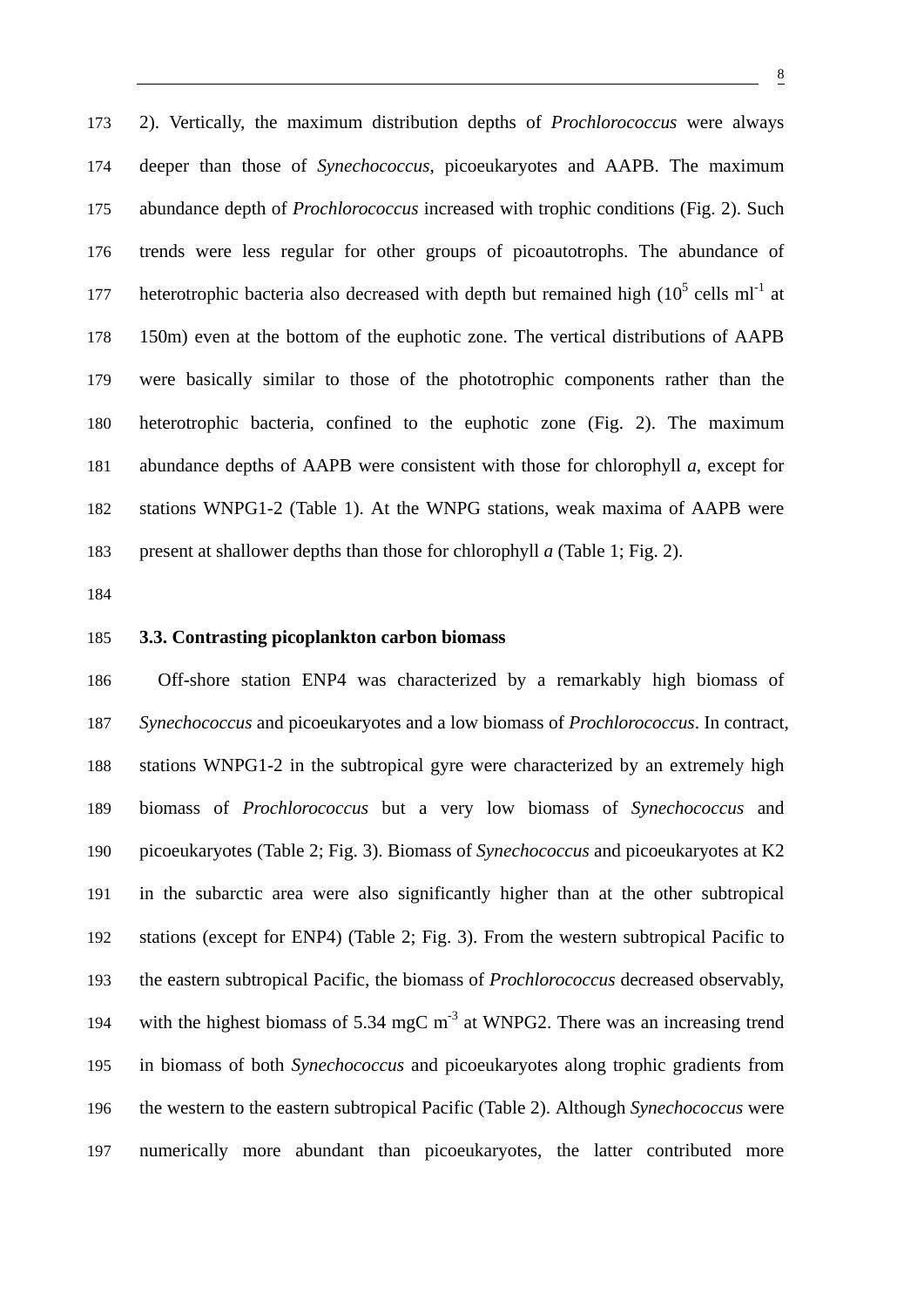198 significantly to photosynthetic carbon biomass (Table 2; Fig. 3). Except for ENP4, the 199 biomass of picoeukaryotes was 2.1–2.9 times higher than that of *Synechococcus*. 200 AAPB biomass was relatively higher at K2 and lowest in the oligotrophic ocean. The 201 biomass of heterotrophic bacteria was less variable than that of pico-sized autotrophs 202 among all of the stations investigated (Table 2; Fig. 3). Higher bacterial biomass 203 usually occurred where *Synechococcus* and picoeukaryotes were more abundant. Our 204 observations were that autotrophic biomass and heterotrophic biomass of 205 picoplankton were comparable in the subtropical Western North Pacific Gyre and 206 Eastern North Pacific, while autotrophic biomass was higher than heterotrophic 207 biomass in the relatively eutrophic subarctic and the subtropical Eastern North Pacific 208 off-shore waters (Table 2).

209 There were interesting differences in the vertical distributions of carbon biomass of 210 autotrophic picoplankton and heterotrophic bacteria (Fig. 3). Carbon biomass of 211 autotrophic picoplankton in the upper mixed-layer was much higher than near the 212 bottom of the euphotic zone in relatively high nutrient and chlorophyll areas (stations 213 ENP4 and K2). While in oligotrophic waters, variations in carbon biomass of the 214 picoplankton between the upper and lower layer were much smaller (Fig. 3).

215

#### 216 **4. Discussion**

217 Picoplankton in the Pacific Ocean has been studied over the past few decades 218 (Binder *et al.*, 1996; Campbell and Vaulot, 1993; Ishizaka *et al.*, 1994; Jiao *et al.*, 219 2005; Jiao *et al.*, 2002; Jochem, 1995; Landry *et al.*, 1996; Liu *et al.*, 2002a; Liu *et al.*, 220 2002b; Partensky *et al.*, 1996; Shimada *et al.*, 1993). The distinct differences between 221 this study and previous ones are that we compared vertical profiles of carbon biomass 222 between autotrophic and heterotrophic picoplankton across a larger-scale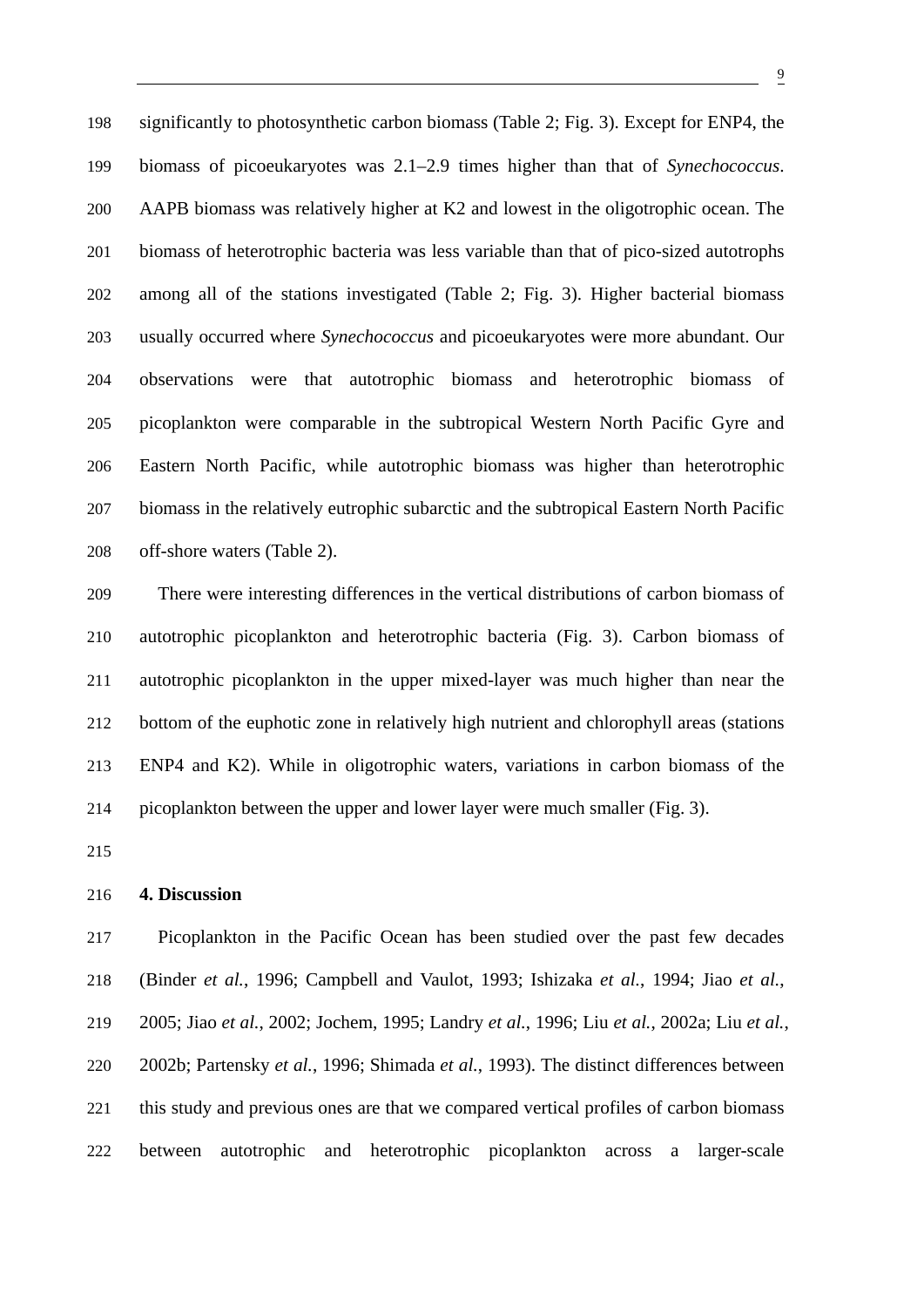223 environmental gradient and that we included AAPB as a unique picoplankton 224 component and showed the variation of picoplankton community structure in different 225 marine provinces.

226 The abundance of picoplankton we observed in the subarctic sea area compared 227 favorably to the range seen by Liu *et al.* (Liu *et al.*, 2002a; Liu *et al.*, 2002b). The 228 abundances observed in the Western North Pacific subtropical Gyre, ranging from 229  $4.5 \times 10^4$  to  $1.2 \times 10^5$  for *Prochlorococcus*, from  $8.4 \times 10^2$  to  $2.4 \times 10^3$  for *Synechococcus*, 230 from  $4.1 \times 10^2$  to  $1.2 \times 10^3$  for picoeukaryotes and from  $1.5 \times 10^5$  to  $3.4 \times 10^5$  for total 231 heterotrophic bacteria in the euphotic zone (upper 150 m), compared well with the 232 range seen by Shimada *et al.* (Shimada *et al.*, 1993). Also, our data in the Eastern 233 North subtropical Pacific are as expected when compared with U.S. Joint Global 234 Ocean Flux Study data from the equatorial Pacific (Binder *et al.*, 1996; Landry *et al.*, 235 1996).

236

# 237 **4.1. Picoplankton community composition and carbon biomass in different**  238 **marine provinces.**

239 Picoplankton are known to be the dominant components of the planktonic 240 community in oceanic waters. However, our results showed great variability both in 241 picoplankton biomass and community structure among different oceanic provinces.

242 In the subarctic Pacific, the picoplankton community was characterized by high 243 abundances of *Synechococcus* and picoeukaryotes and absence of *Prochlorococcus.* 244 The picoeukaryotes are the dominant contributor to pico-sized autotrophic biomass in 245 the North subarctic Pacific. The contribution of *Synechococcus* to photosynthetic 246 biomass remained small compared with picoeukaryotes, though their abundance was 247 higher. *Prochlorococcus* were not detected, although they have been reported to occur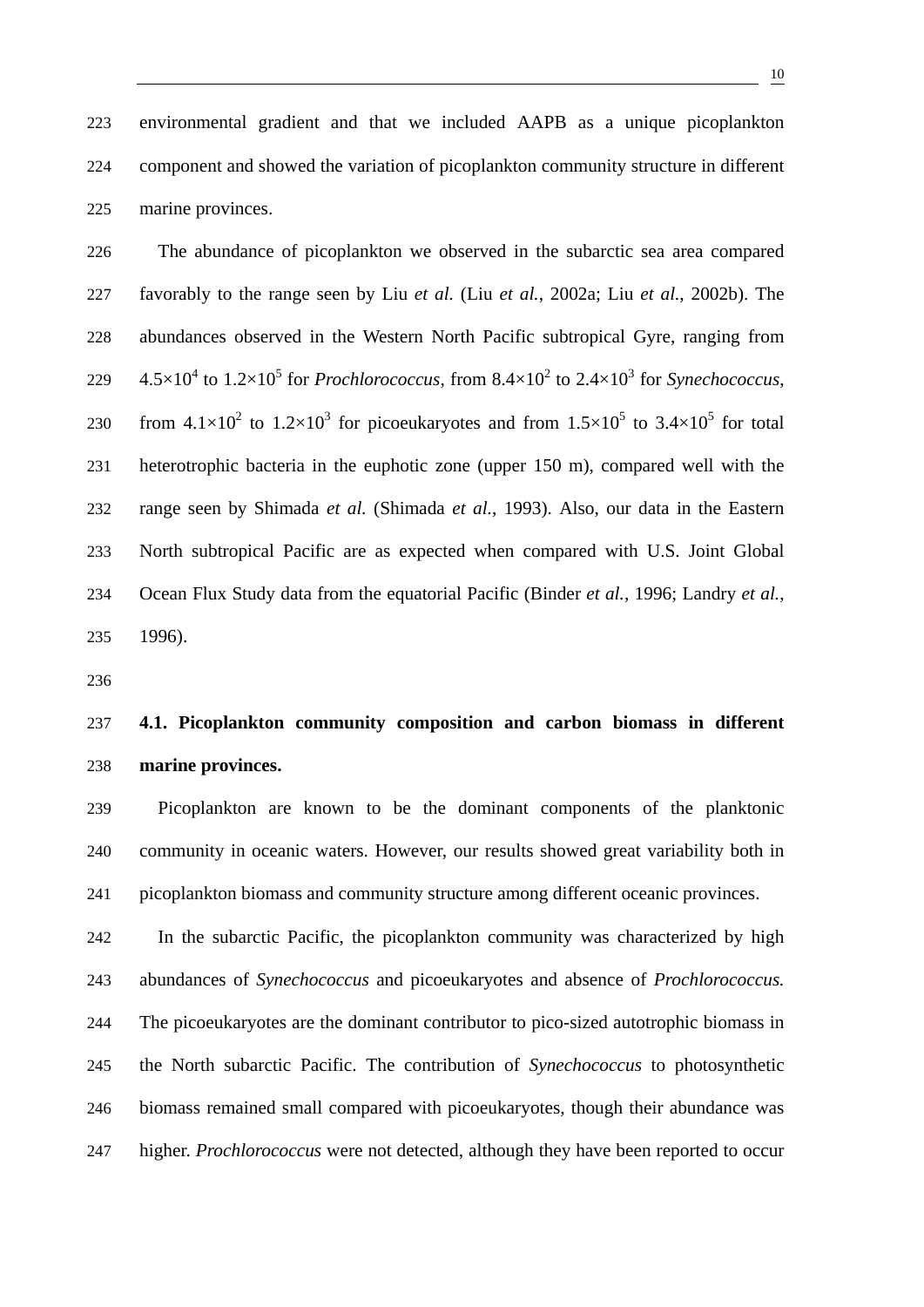248 as far north as 60°N in the North Atlantic (Buck *et al.*, 1996). Many studies reported 249 that *Prochlorococcus* are absent from the North subarctic Pacific water of 45°N due to 250 the lower water temperature and salinity than in the North Atlantic (Boyd and 251 Harrison, 1999; Obayashi *et al.*, 2001; Partensky *et al.*, 1999a). In the subtropical 252 Pacific, in contrast, the picoplankton community was characterized by abundant 253 *Prochlorococcus* and less abundant *Synechococcus* and picoeukaryotes. 254 *Prochlorococcus* were dominant in the total phytoplankton biomass in subtropical 255 oceans. There were distinct decreasing trends in abundance and biomass of 256 *Prochlorococcus* from the oligotrophic Western North Pacific Gyre to the mesotrophic 257 Eastern North Pacific (Schlitzer, 2004), which is the opposite of the other 258 picoplankton populations. These variations between different latitudes and along 259 trophic gradients at the same latitude are in agreement with the intrinsic nature of the 260 species. *Prochlorococcus* are warm water species associated with oligotrophic water 261 while *Synechococcus*, picoeukaryotes and AAPB prefer eutrophic conditions (Jiao *et*  262 *al.*, 2005; Jiao *et al.*, 2007a; Partensky *et al.*, 1999b). High-abundance values of 263 heterotrophic bacteria occurred in the low-latitude Eastern North Pacific, but the 264 difference in abundance between high latitude and low latitude areas was relatively 265 small, whereas high-abundance values of AAPB occurred in the high-latitude 266 subarctic sea, which was likely to be associated with the high chlorophyll *a* 267 concentration there. The fact that AAPB are less influenced by low temperature 268 compared with other bacteria may also be responsible to some extent for their 269 distribution pattern across latitudes (Zhang and Jiao, 2007).

270

#### 271 **4.2. Habitat segregation of the picoplanktonic groups**

272 Vertical distributions of different autotrophs are usually thought to be in agreement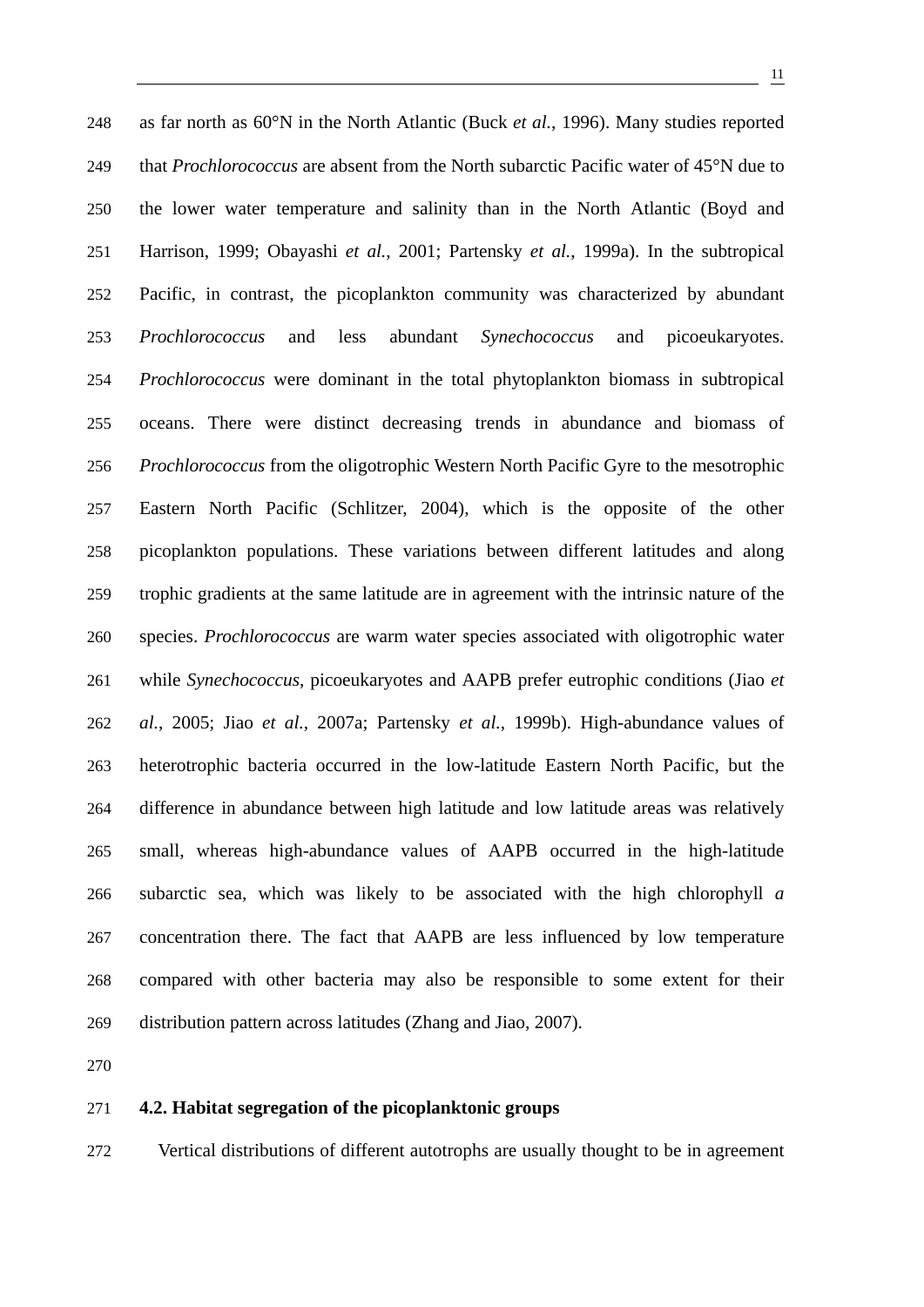273 due to similar control of light on their growth, but a fine differentiation was seen here 274 between different picoplankton groups. Due to being able to utilize dim light for 275 photosynthesis (Jiao *et al.*, 2002; Partensky *et al.*, 1999b), the maximum distribution 276 depth of *Prochlorococcus* was deepest among all the picoautotrophs. Picoeukaryotes 277 ranked second, and *Synechococcus* came last. AAPB, being primarily heterotrophic, 278 are still light associated, and their distribution was never below the euphotic zone, 279 which distinguished the AAPB from other heterotrophic bacteria (Fig. 2 and 3). In 280 general, AAPB followed the chlorophyll *a* concentration along the depth profile 281 (vertical profiles of chlorophyll *a* not shown). One exception was the extremely 282 oligotrophic WNPG, where the AAPB maximum occurred at shallower depths than 283 chlorophyll *a*. In the WNPG, since the phytoplankton did not thrive in the euphotic 284 zone, the AAPB only maintained minimum abundance throughout the euphotic water 285 column, with a weak maximum occurring near the surface, probably benefiting from 286 light (Jiao *et al.*, 2007b). These observations suggest that AAPB are associated with 287 phytoplankton. The organic matter supply from phytoplankton may be a key factor in 288 the vertical distribution of AAPB (Zhang and Jiao, 2007).

289 Horizontal distributions, on the other hand, seemed to be better correlated with 290 nutrients. *Prochlorococcus* are basically associated with oligotrophic conditions and 291 can flourish in stratified nutrient-deplete waters (Campbell and Vaulot, 1993; Lindell 292 and Post, 1995; Olson *et al.*, 1990), while *Synechococcus*, picoeukaryotes and 293 heterotrophic bacteria seem to be associated more with eutrophic conditions (Fuhrman, 294 1999; Jiao *et al.*, 2002). Correlations analysis showed habitat segregation of the 295 picoplanktonic groups induced by nutrients. Statistically significant positive 296 correlations were observed between *Synechococcus* and picoeukaryotes (r=0.98, 297 p<0.01), picoeukaryotes and bacteria(r=0.97, p<0.01), *Synechococcus* and bacteria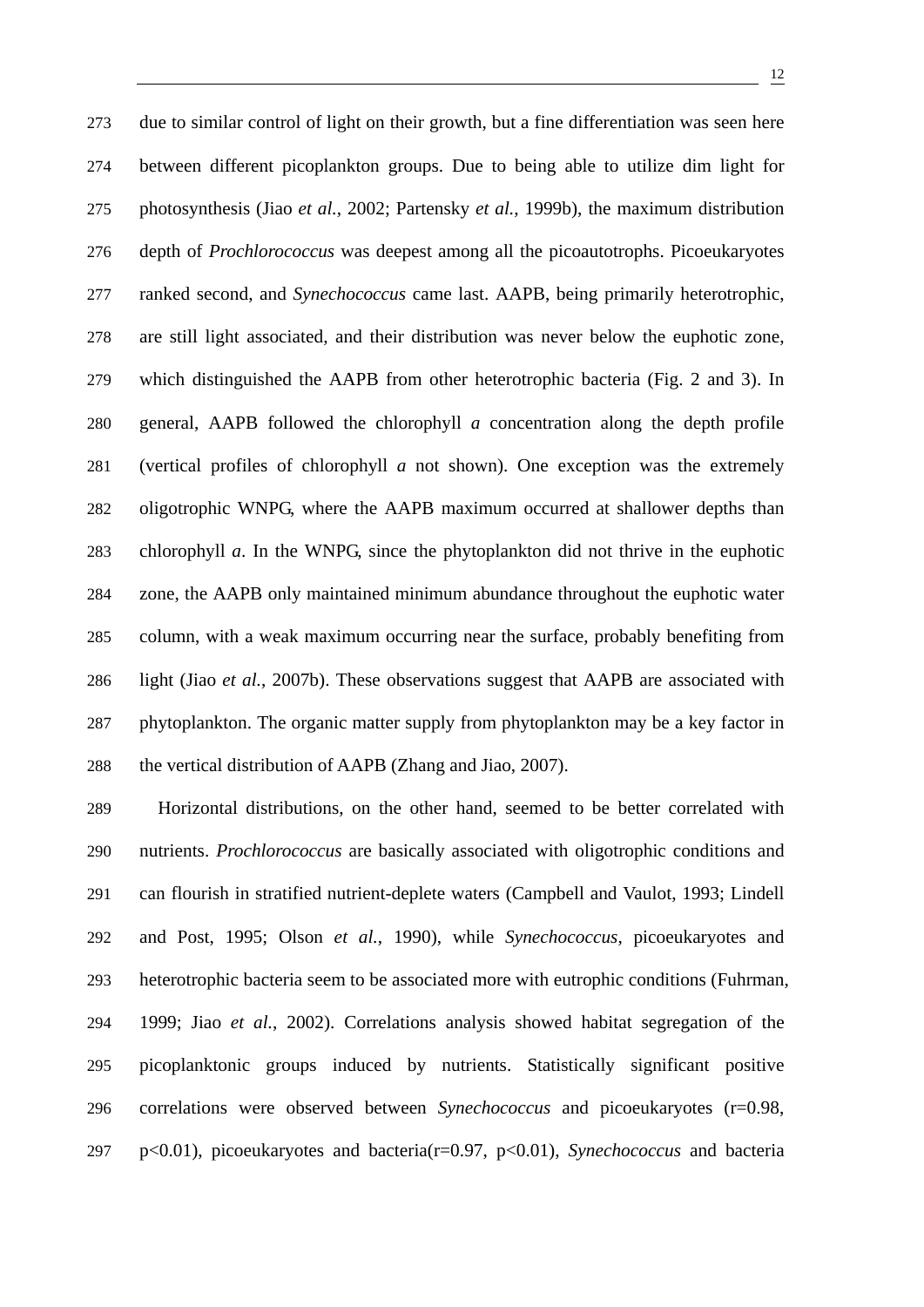298 ( $r=0.96$ ,  $p<0.01$ ), AAPB and picoeukaryotes ( $r=0.83$ ,  $p<0.01$ ), AAPB and 299 *Synechococcus* (r=0.82, p<0.01), and between AAPB and total bacteria (r=0.71, 300 p<0.05) (Fig. 4A-E, J). In contrast, *Prochlorococcus* showed inverse relationships 301 with other picophytoplankton and even with heterotrophic bacteria (Fig. 4F-J). Such 302 inverse relationships are also found in the Arabian Sea (Campbell *et al.*, 1998) and 303 China Seas (Jiao *et al.*, 2002). The inverse relationships between *Prochlorococcus* and 304 other picoplankton populations (Fig. 4F-J) seem to be a general feature along nutrient 305 gradients from oligotrophic to relatively eutrophic regimes (Schlitzer, 2004). In the 306 case of horizontal distribution of AAPB, since the bacterial chlorophyll *a*-based 307 phototrophic function in AAPB is a supplement to their normal organic carbon 308 respiration (Beatty, 2002; Koblizek *et al.*, 2003; Suyama *et al.*, 2002), it is thus 309 expected to make AAPB more competitive in oligotrophic environments (Beatty, 2002; 310 Kolber *et al.*, 2001; Kolber *et al.*, 2000). However, our large-scale observations 311 support the distribution pattern of higher abundance of AAPB in eutrophic water than 312 in oligotrophic water (Jiao *et al.*, 2007b; Zhang and Jiao, 2007). The strong 313 dependence of AAPB on dissolved organic carbon produced by phytoplankton may 314 limit their competition in oligotrophic oceans (Jiao *et al.*, 2007b; Zhang and Jiao, 315 2007).

316 Physical conditions are also a factor influencing the dynamics of picoplankton over 317 large spatial scales. The mixed-layer depth and the strength of the pycnocline are key 318 physical factors controlling vertical distribution of the picoplankton. A strong 319 pycnocline can behave as a barrier to the vertical transport of dissolved chemicals 320 such as nutrients. Our results showed that both the biomass of autotrophic 321 picoplankton in the upper mixed-layer and the depth attenuation were higher at 322 high-latitudes (K2) than at low-latitudes, except for the off shore station ENP4, where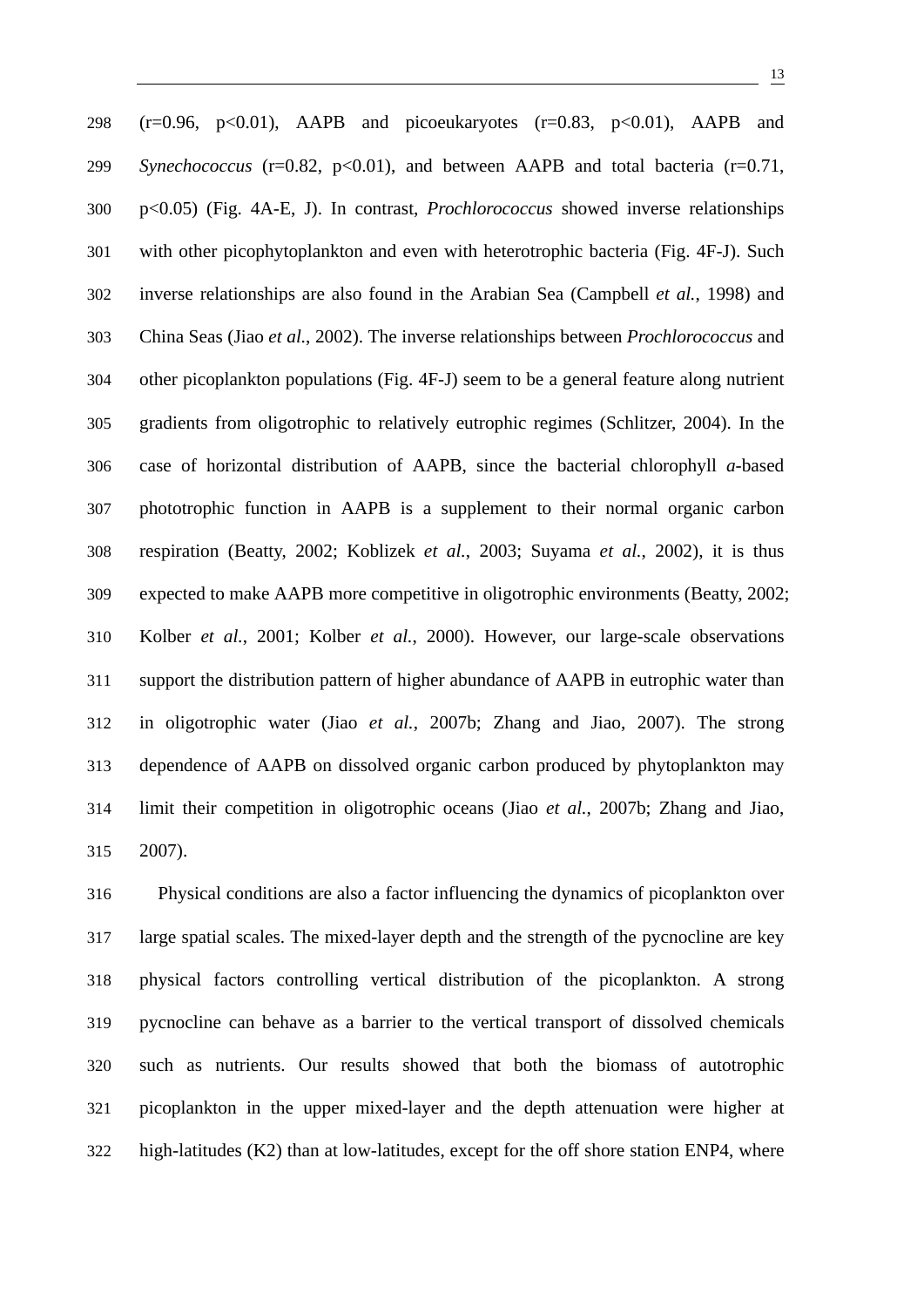323 the biomass and depth attenuation were highest (Fig. 3). Overall, latitude difference 324 (mainly temperature difference) seemed to be more responsible for changes of 325 picoplankton community structure while nutrient availability was more important for 326 picoplankton biomass differences.

327

# 328 **4.3. Potential contribution of the picoplankton to carbon cycling in the upper**  329 **ocean**

330 Pico-sized phytoplankton biomass could be significant in carbon export from the 331 surface ocean. Their potential export pathways include aggregation and incorporation 332 into settling detritus, and indirect export through consumption of picoplankton 333 aggregates by organisms at higher trophic levels (Barber, 2007; Buesseler *et al.*, 2007; 334 Richardson and Jackson, 2007). The main contributors to autotrophic picoplankton 335 biomass were different at the sites investigated. *Prochlorococcus* contributed most 336 carbon biomass to the total autotrophic picoplankton biomass in the oligotrophic 337 subtropical Pacific, while picophytoplankton biomass was dominated by 338 picoeukaryotes at K2 and was co-dominated by *Synechococcus* and picoeukaryotes at 339 station ENP4 (Fig. 5B). Biomass ratios of autotrophic to heterotrophic picoplankton 340 were 2-2.5 at K2 and ENP4 and ~1 at WNPG1-2 and ENP1-3, showing significant 341 difference among the different provinces  $(p<0.01)$ . This revealed that within the 342 picoplankton community, autotrophic picoplankton make a higher contribution to total 343 picoplankton biomass in mesotrophic or relatively eutrophic areas, while 344 heterotrophic bacteria become more important in oligotrophic oceans as they 345 contribute more to carbon cycling through the "microbial loop" (Azam *et al.*, 1983). 346 Although accounting for only a small proportion of the total heterotrophic bacteria

347 in terms of abundance, the AAPB are an important functional member of the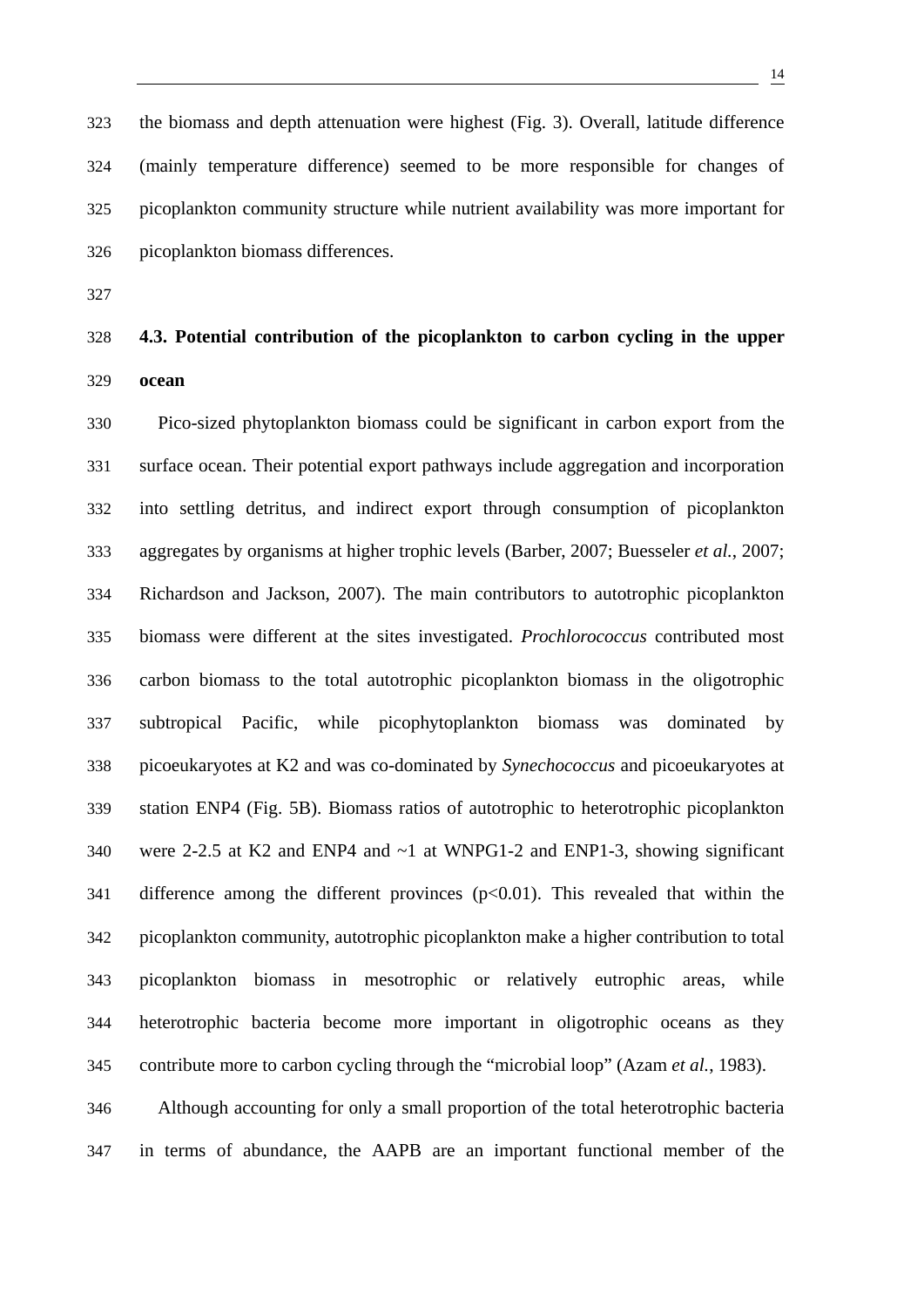348 community and may play a unique role in carbon cycling in the upper ocean 349 ecosystem. Their ability to supplement or substitute respiration with the light-driven 350 generation of ATP and reductants for carbon anabolism preserves the existing organic 351 carbon (Kolber *et al.*, 2001). In terms of carbon export, the cell volume of AAPB on 352 average is usually 2-4 times greater than the other heterotrophic bacteria (present 353 measurements) (Sieracki *et al.*, 2006; Yurkov and Beatty, 1998a). It is therefore 354 speculated that AAPB cells are easily grazed (Sieracki *et al.*, 2006) and can settle out 355 of the euphotic zone (Barber, 2007; Richardson and Jackson, 2007) forming vertical 356 flux. Furthermore, their rather rapid growth (Koblizek *et al.*, 2007; Koblizek *et al.*, 357 2005) fuels the flux of carbon export more than their abundance alone would predict. 358 In the present study, the biomass contribution of AAPB was significantly higher at K2 359 than other stations (p<0.01) (Fig. 5C). Contribution of the AAPB to the total bacterial 360 carbon biomass increased significantly with increasing nutrient conditions, from the 361 Western North Pacific subtropical Gyre to the Eastern North Pacific, to the eastern 362 Pacific off shore water and to the subarctic sea (Schlitzer, 2004) (Fig. 5C). These 363 results implied that the contribution of AAPB to the oceanic sink of carbon may be 364 more important in high latitude areas than in low latitude areas.

365 In the traditional food web, large members of the phytoplankton like diatoms are 366 believed to control carbon flux from the upper ocean, especially when they form 367 blooms. However, picoplankton can also be an important source of organic carbon for 368 large zooplankton such as copepods and for the particulate organic carbon pool that 369 fuels the flux of particles sinking to the deep ocean (Barber, 2007; Buesseler *et al.*, 370 2007; Richardson and Jackson, 2007). The contribution of primary producers to 371 carbon export from the surface layer of the ocean is reported to be at rates 372 proportional to those of their production (Barber, 2007; Richardson and Jackson,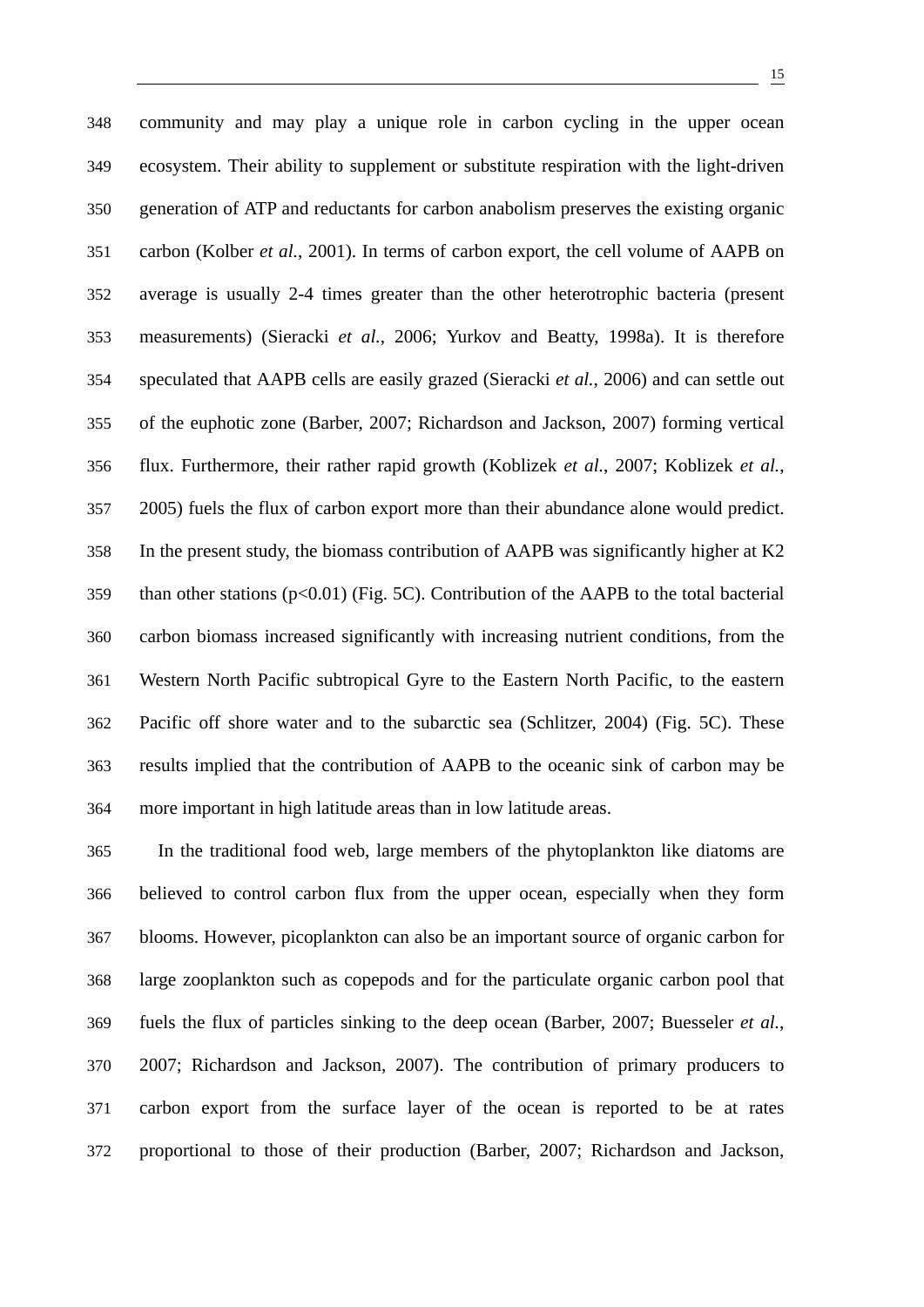373 2007). As known from other studies in the VERTIGO Project, K2 is a site of high 374 diatom biomass (Buesseler *et al.*, 2008). Oligotrophic North Pacific regions in 375 contrast have low nano- or micro-phytoplankton biomass, but high 376 pico-phytoplankton biomass (Buesseler *et al.*, 2008; Shimada *et al.*, 1993). Therefore, 377 picoplankton could be an important source of new organic carbon for upper trophic 378 level organisms and for detritus production, and thus the export flux from the surface 379 layer to the deep sea, especially in the oligotrophic subtropical Pacific.

380

#### 381 **Acknowledgements**

382 We thank the chief scientist of the VERTIGO cruise, Ken Buesseler, the chief 383 scientists of the Global cruise, the captains and crews of the RV Roger Revelle and 384 RV Ocean No. 1, and many other colleagues on board for their assistance in collecting 385 the samples. We also thank Dr. S.I. Saitoh and S. Okamoto for providing the 386 chlorophyll data at K2, and Dr. Rongcheng Lin for providing the chlorophyll data at 387 subtropical stations. This work was supported by NSFC Projects: 40632013, 388 40576063; MOST Projects: 2003DF000040, 2005AA635240; NKBRD Project: 389 2007CB815904; CFKSTI Project: 704029. Professor John Hodgkiss is thanked for his 390 help in polishing the English.

391

#### 392 **References**

393 Azam, F., Fenchel, T., Field, J.G., Gray, J.S., Meyer-Reil, L.A., Thingstad, T.F., 1983. 394 The ecological role of water-column microbes in the sea. Marine Ecology 395 Progress Series 10, 257-263.

396 Barber, R.T., 2007. Picoplankton do some heavy lifting. Science 315 (5813), 777-778.

397 Beatty, J.T., 2002. On the natural selection and evolution of the aerobic phototrophic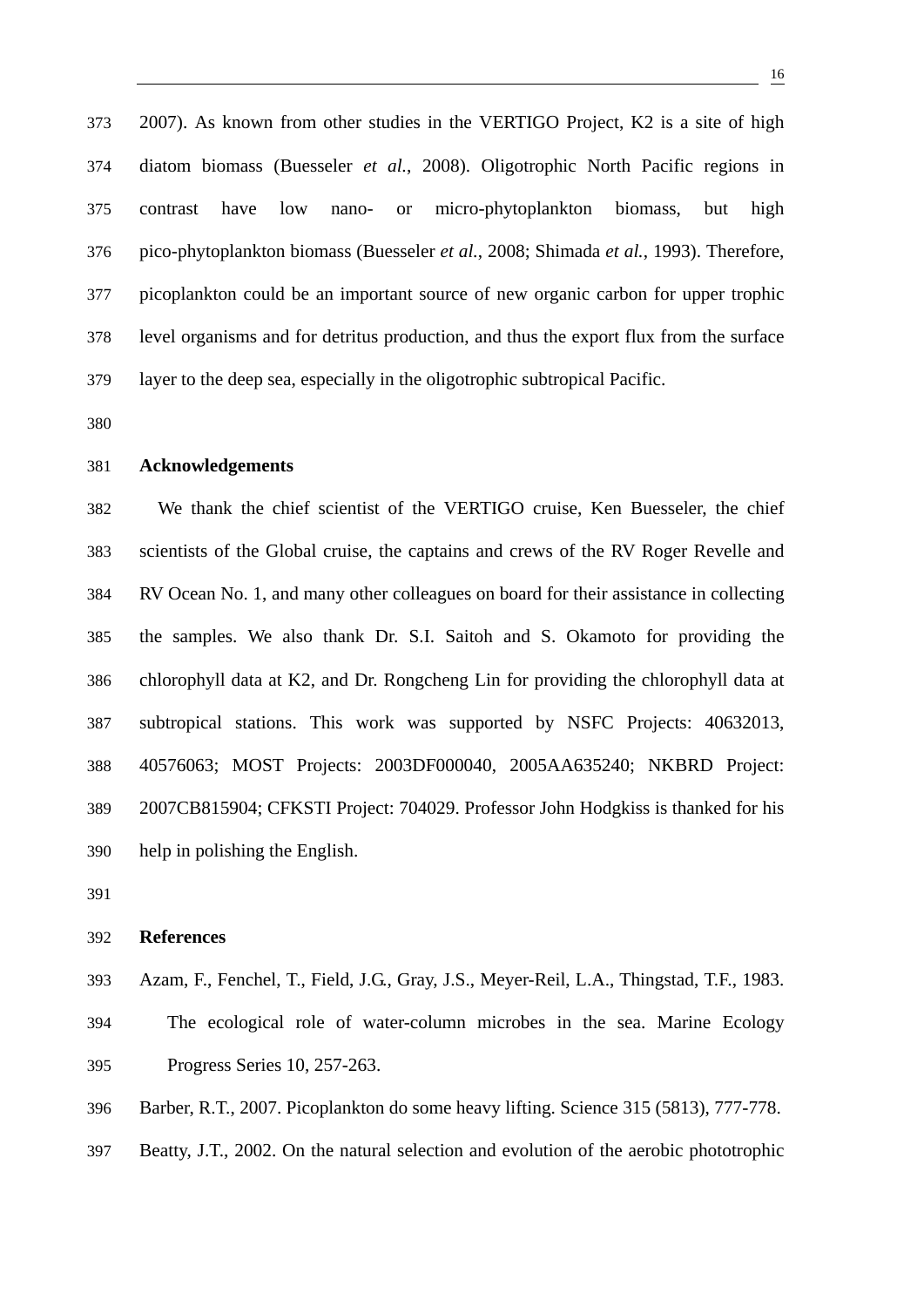- 398 bacteria. Photosynthesis Research 73, 109-114.
- 399 Binder, B.J., Chisholm, S.W., Olson, R.J., Frankel, S.L., Worden, A.Z., 1996. 400 Dynamics of picoplankton, ultraphytoplankton and bacteria in the central 401 equatorial Pacific. Deep-Sea Research 43, 907-931.
- 402 Boyd, P.W., Harrison, P.J., 1999. Phytoplankton dynamics in the NE subarctic Pacific. 403 Deep-Sea Research II 46 (11-12), 2405-2432.
- 404 Buck, K.R., Chavez, F.P., Campbell, L., 1996. Basin-wide distribution of living 405 carbon components and the inverted trophic pyramid of the central gyre of the 406 North Atlantic Ocean, summer 1993. Aquatic Microbial Ecology 10, 283-298.
- 407 Buesseler, K.O., Lamborg, C.H., Boyd, P.W., Lam, P.J., Trull, T.W., Bidigare, R.R.,
- 408 Bishop, J.K.B., Casciotti, K.L., Dehairs, F., Elskens, M., Honda, M., Karl, D.M.,
- 409 Siegel, D.A., Silver, M.W., Steinberg, D.K., Valdes, J., Mooy, B.V., Wilson, S.,
- 410 2007. Revisiting carbon flux through the ocean's twlight zone. Science 316, 411 567-570.
- 412 Buesseler, K.O., Trull, T.W., Steinberg, D.K., Silver, M.W., Siegel, D.A., Saitoh, S.I.,
- 413 Lamborg, C.H., Lam, P.J., Karl, D.M., Jiao, N.Z., Honda, M.C., Elskens, M.,
- 414 Dehairs, F., Brown, S.L., Boyd, P.W., Bishop, J.K.B., Bidigare, R.R., 2008.
- 415 VERTIGO (VERtical Transport In the Global Ocean): a study of particle sources 416 and flux attenuation in the North Pacific. Deep-Sea Research II this volume.
- 417 Bustillos-Guzman, J., Claustre, H., Marty, J.C., 1995. Specific phytoplankton 418 signatures and their relationship to hydrographic conditions in the coastal 419 northwestern Mediterranean Sea. Marine Ecology Progress Series 124, 247-258.
- 420 Campbell, L., Landry, M.R., Constantinou, J., Nolla, H.A., Brown, S.L., Liu, H.,
- 421 Caron, D.A., 1998. Response of microbial community structure to environmental
- 422 forcing in the Arabian Sea. Deep-Sea Research II 45 (10-11), 2301-2325.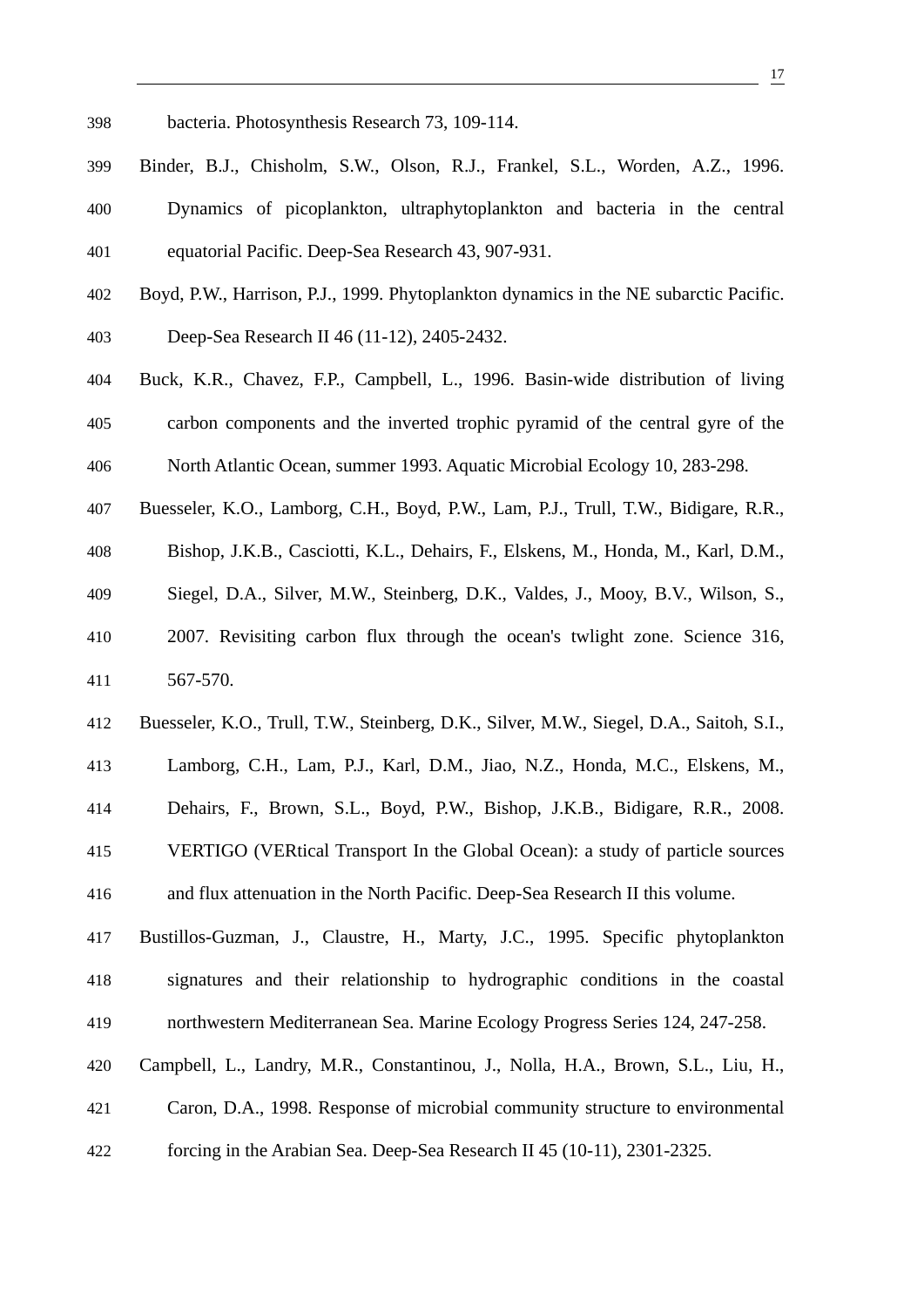- 426 Campbell, L., Vaulot, D., 1993. Photosynthetic picoplankton community structure in 427 the subtropical North Pacific Ocean near Hawaii (station ALOHA). Deep-Sea 428 Research I 40, 2043-2060.
- 429 Cottrell, M.T., Mannino, A., Kirchman, D.L., 2006. Aerobic anoxygenic phototrophic 430 bacteria in the Mid-Atlantic Bight and the North Pacific Gyre. Applied and 431 Environmental Microbiology 72 (1), 557-564.
- 432 Fuhrman, J.A., 1999. Marine viruses and their biogeochemical and ecological effects. 433 Nature 399 (6736), 541-548.
- 434 Ishizaka, J., Kiyosawa, H., Ishida, K., Ishikawa, K., Takahashi, M., 1994. Meridional 435 distribution and carbon biomass of autotrophic picoplankton in the Central North 436 Pacific during late Northern summer 1990. Deep- Sea Research I 41, 1745-1766.
- 437 Jiao, N.Z., Sieracki, M.E., Zhang, Y., Du, H.L., 2003. Aerobic anoxygenic 438 phototrophic bacteria and their roles in marine ecosystems. Chinese Science 439 Bulletin 48, 1064-1068.
- 440 Jiao, N.Z., Yang, Y.H., Hong, N., Ma, Y., Harada, S., Koshikawa, H., Watanabe, M., 441 2005. Dynamics of autotrophic picoplankton and heterotrophic bacteria in the East 442 China Sea. Continental Shelf Research 25 (10), 1265-1279.
- 443 Jiao, N.Z., Yang, Y.H., Koshikawa, H., Watanabe, M., 2002. Influence of 444 hydrographic conditions on picoplankton distribution in the East China Sea. 445 Aquatic Microbial Ecology 30 (1), 37-48.
- 446 Jiao, N.Z., Zhang, Y., Chen, Y., 2006. Time series observation based InfraRed 447 Epifluorescence Microscopic (TIREM) approach for accurate enumeration of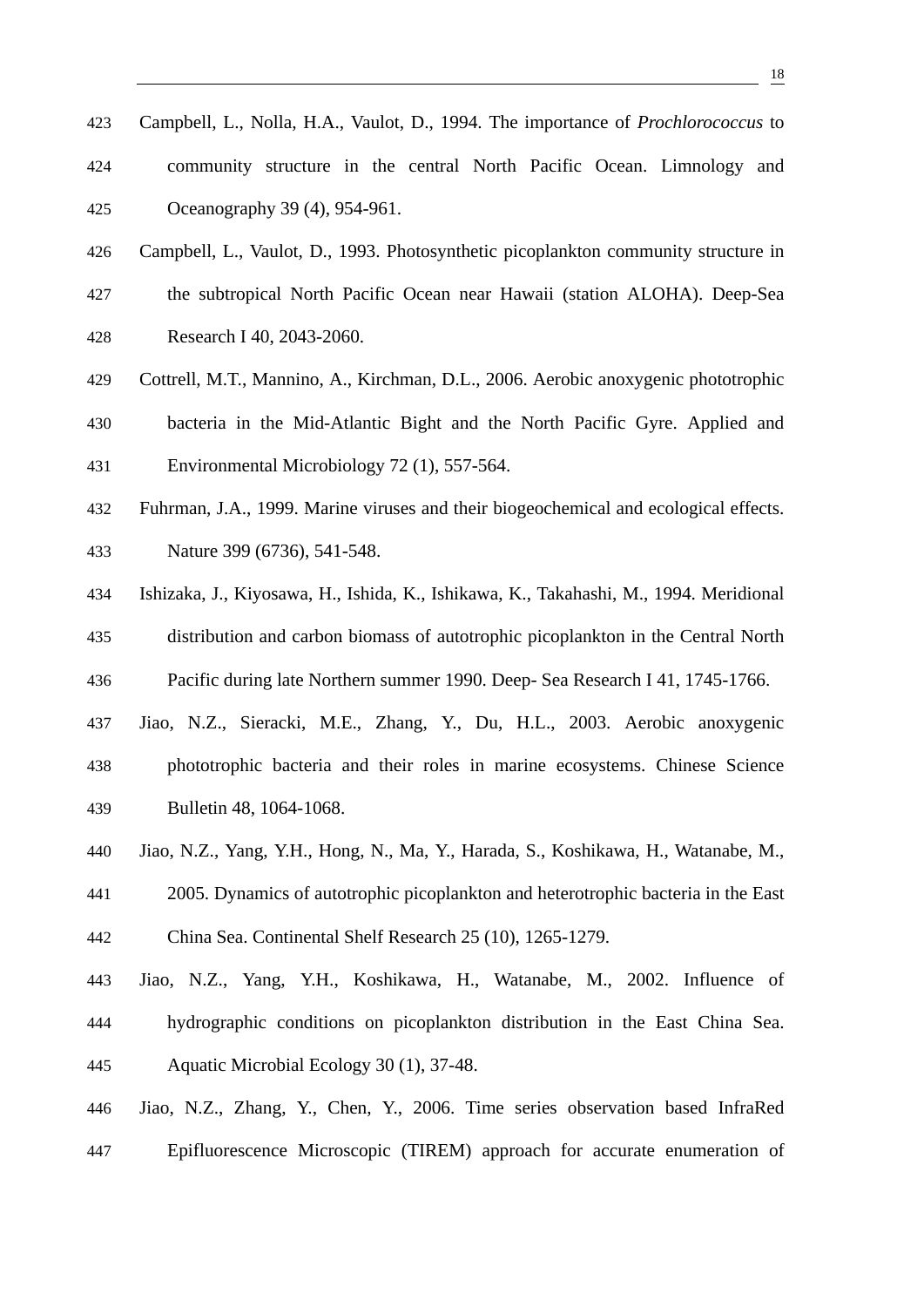- 448 bacteriochlorophyll-containing microbes in marine environments. Journal of 449 Microbiological Methods 65 (3), 442-452.
- 450 Jiao, N.Z., Zhang, Y., Zeng, Y.H., Gardner, W.D., Mishonov, A.V., Richardson, M.J.,
- 451 Hong, N., Pan, D.L., Yan, X.H., Jo, Y.H., Chen, C.T.A., Wang, P.X., Chen, Y.Y.,
- 452 Hong, H.S., Bai, Y., Chen, X.H., Huang, B.Q., Deng, H., Shi, Y., Yang, D.C.,
- 453 2007a. Early impacts of the Three Gorges Dam on the East China Sea. Water 454 Research 41, 1287-1293.
- 455 Jiao, N.Z., Zhang, Y., Zeng, Y.H., Hong, N., Liu, R.L., Chen, F., Wang, P.X., 2007b.
- 456 Distinct distribution pattern of abundance and diversity of aerobic anoxygenic 457 phototrophic bacteria in the sea. Environmental Microbiology 9 (12), 3091-3099.
- 458 Jochem, F.J., 1995. Phototrophic picoplankton structure in three different pelagic 459 regimes in the Arabian Sea. Marine Ecology Progress Series 117, 307-314.
- 460 Karl, D.M., 2002. Microbiological oceanography Hidden in a sea of microbes. 461 Nature 415 (6872), 590-591.
- 462 Koblizek, M., Beja, O., Bidigare, R.R., Christensen, S., Benitez-Nelson, B., Vetriani,
- 463 C., Kolber, M.K., Falkowski, P.G., Kolber, Z.S., 2003. Isolation and 464 characterization of *Erythrobacter* sp. strains from the upper ocean. Archives of 465 Microbiology 180, 327-338.
- 466 Koblizek, M., Masin, M., Ras, J., Poulton, A.J., Prasil, O., 2007. Rapid growth rates 467 of aerobic anoxygenic phototrophs in the ocean. Environmental Microbiology 9 468 (10), 2401-2406.
- 469 Koblizek, M., Ston-Egiert, J., Sagan, S., Kolber, Z.S., 2005. Diel changes in 470 bacteriochlorophyll *a* concentration suggest rapid bacterioplankton cycling in the 471 Baltic Sea. FEMS Microbiology Ecology 51, 353-361.
- 472 Kolber, Z.S., Plumley, F.G., Lang, A.S., Beatty, J.T., Blankenship, R.E., VanDover,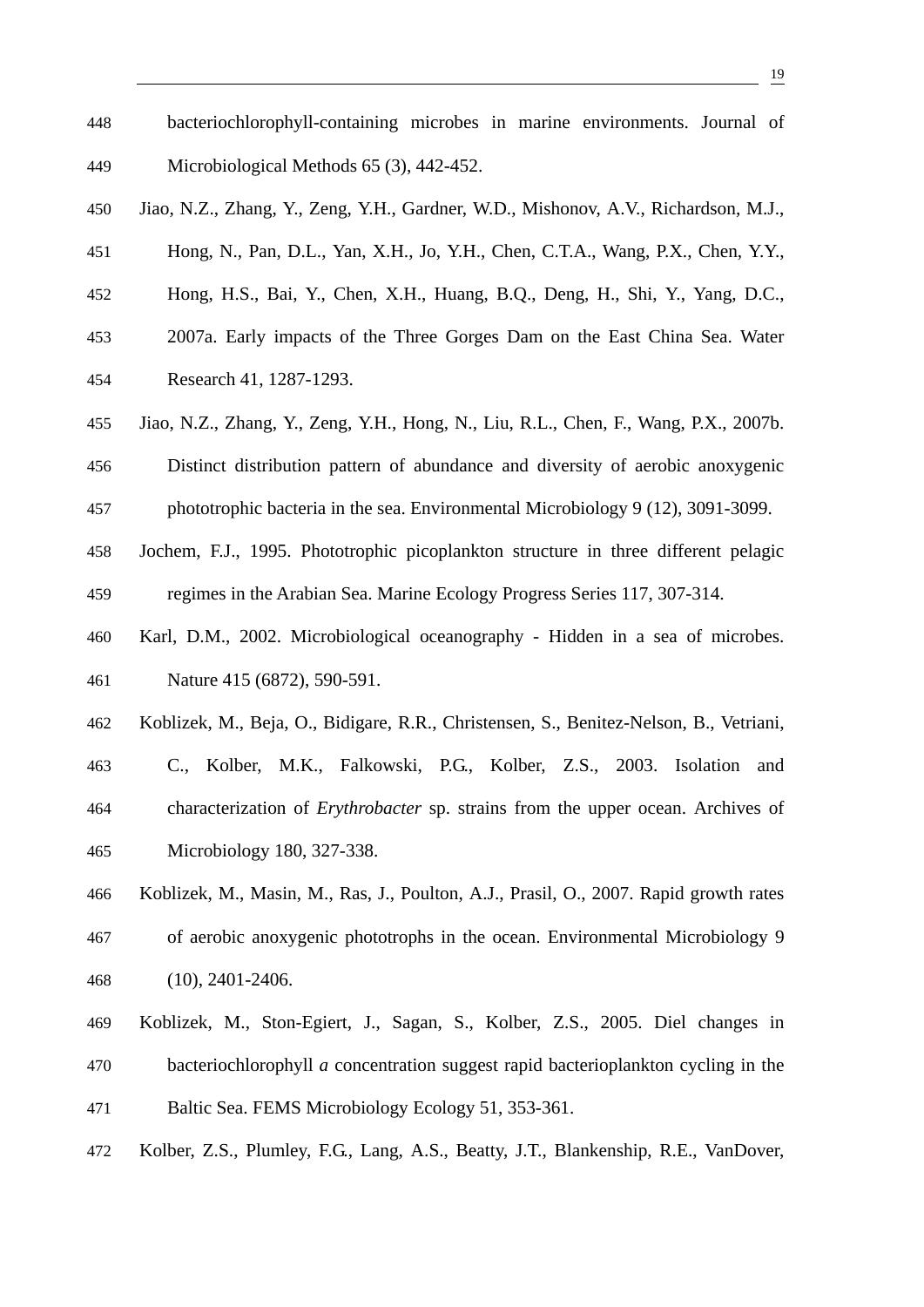- 476 Kolber, Z.S., VanDover, C.L., R.A., N., Falkowski, P.G., 2000. Bacterial 477 photosynthesis in surface waters of the open ocean. Nature 407, 178-179.
- 478 Landry, M.R., Kirshtein, J., Constantinou, J., 1996. Abundances and distribution of 479 picoplankton populations in the central equatorial Pacific from 12 degrees N to 12 480 degrees S, 140 degrees W. Deep- Sea Research II 43, 871-890.
- 481 Lee, S., Fuhrman, J.A., 1987. Relationships between biovolume and biomass of 482 naturally derived marine bacterioplankton. Applied and Environmental 483 Microbiology 53 (6), 1298-1303.
- 484 Li, W.K.W., 1995. Composition of ultraphytoplankton in the central North Atlantic. 485 Marine Ecology Progress Series 122, 1-8.
- 486 Li, W.K.W., Subba Rao, D.V., Harrison, W.G., Smith, J.C., Cullen, J.J., Irwin, B., Platt,

487 T., 1983. Autotrophic picoplankton in the tropical ocean. Science 219, 292-295.

- 488 Lindell, D., Post, A.F., 1995. Ultraphytoplankton succession is triggered by deep
- 489 winter mixing in the Gulf of Aqaba (Eilat), Red Sea. Limnology and 490 Oceanography 40 (6), 1130-1141.
- 491 Liu, H., Imai, K., Suzuki, K., Nojiri, Y., Tsurushima, N., Saino, T., 2002a. Seasonal 492 variability of picophytoplankton and bacteria in the western subarctic Pacific 493 Ocean at station KNOT. Deep-Sea Research II 49, 5409-5420.
- 494 Liu, H., Suzuki, K., Minami, C., Saino, T., Watanabe, M., 2002b. Picoplankton 495 community structure in the subarctic Pacific Ocean and the Bering Sea during 496 summer 1999. Marine Ecology Progress Series 237, 1-14.
- 497 Marie, D., Partensky, F., Jacquet, S., Vaulot, D., 1997. Enumeration and cell cycle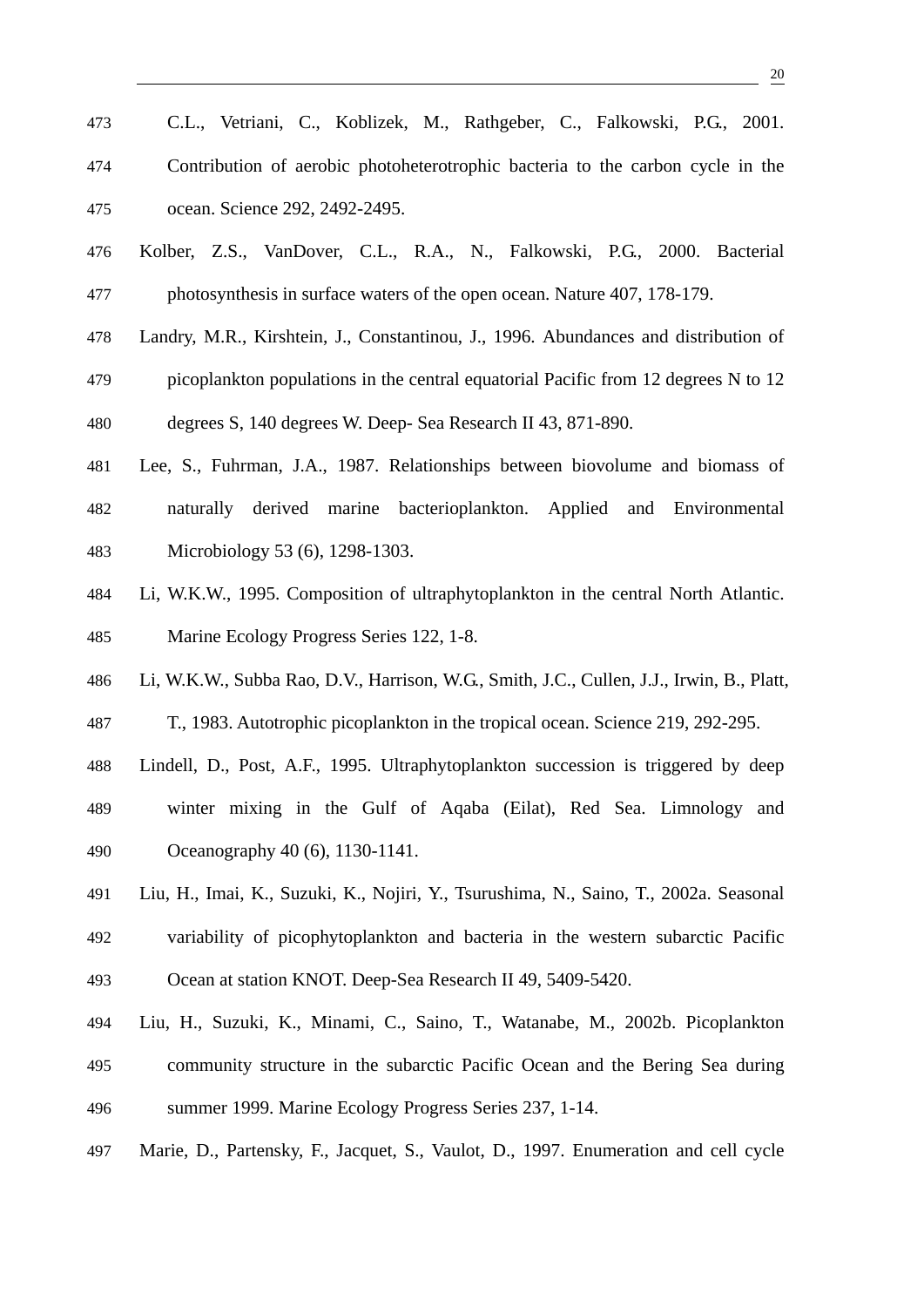- 501 Morel, A., Ahn, Y.H., Partensky, F., Vaulot, D., Claustre, H., 1993. *Prochlorococcus* 502 and *Synechococcus*: a comparative study of their optical properties in relation to 503 their size and pigmentation. Journal of Marine Research 51, 617-649.
- 504 Obayashi, Y., Tanoue, E., Suzuki, K., Handa, N., Nojiri, Y., Wong, C.S., 2001. Spatial 505 and temporal variabilities of phytoplankton community structure in the northern 506 North Pacific as determined by phytoplankton pigments. Deep-Sea Research I 48 507 (2), 439-469.
- 508 Olson, R.J., Chisholm, S.W., Zettler, E.R., Altabet, M.A., Dusenberry, J.A., 1990. 509 Spatial and temporal distributions of prochlorophyte picoplankton in the North 510 Atlantic Ocean. Deep- Sea Research 37 (6A), 1033-1051.
- 511 Partensky, F., Blanchot, J., Lantoine, F., Neveux, J., Marie, D., 1996. Vertical structure
- 512 of picophytoplankton at different trophic sites of the tropical northeastern Atlantic
- 513 Ocean. Deep- Sea Research I 43, 1191-1213.

500 (1), 186-193.

- 514 Partensky, F., Blanchot, J., Vaulot, D., 1999a. Differential distribution and ecology of
- 515 *Prochlorococcus* and *Synechococcus* in oceanic waters: a review. In: Charphy, L.,
- 516 Larkum, A.W.D. (Eds.), Marine Cyanobacteria. Musee Oceanographique, Monaco, 517 pp. 457-475.
- 518 Partensky, F., Hess, W.R., Vaulot, D., 1999b. *Prochlorococcus*, a marine 519 photosynthetic prokaryote of global significance. Microbiological Molecular 520 Biology Reviews 63 (1), 106-127.
- 521 Richardson, T.L., Jackson, G.A., 2007. Small phytoplankton and carbon export from
- 522 the surface ocean. Science 315, 838-840.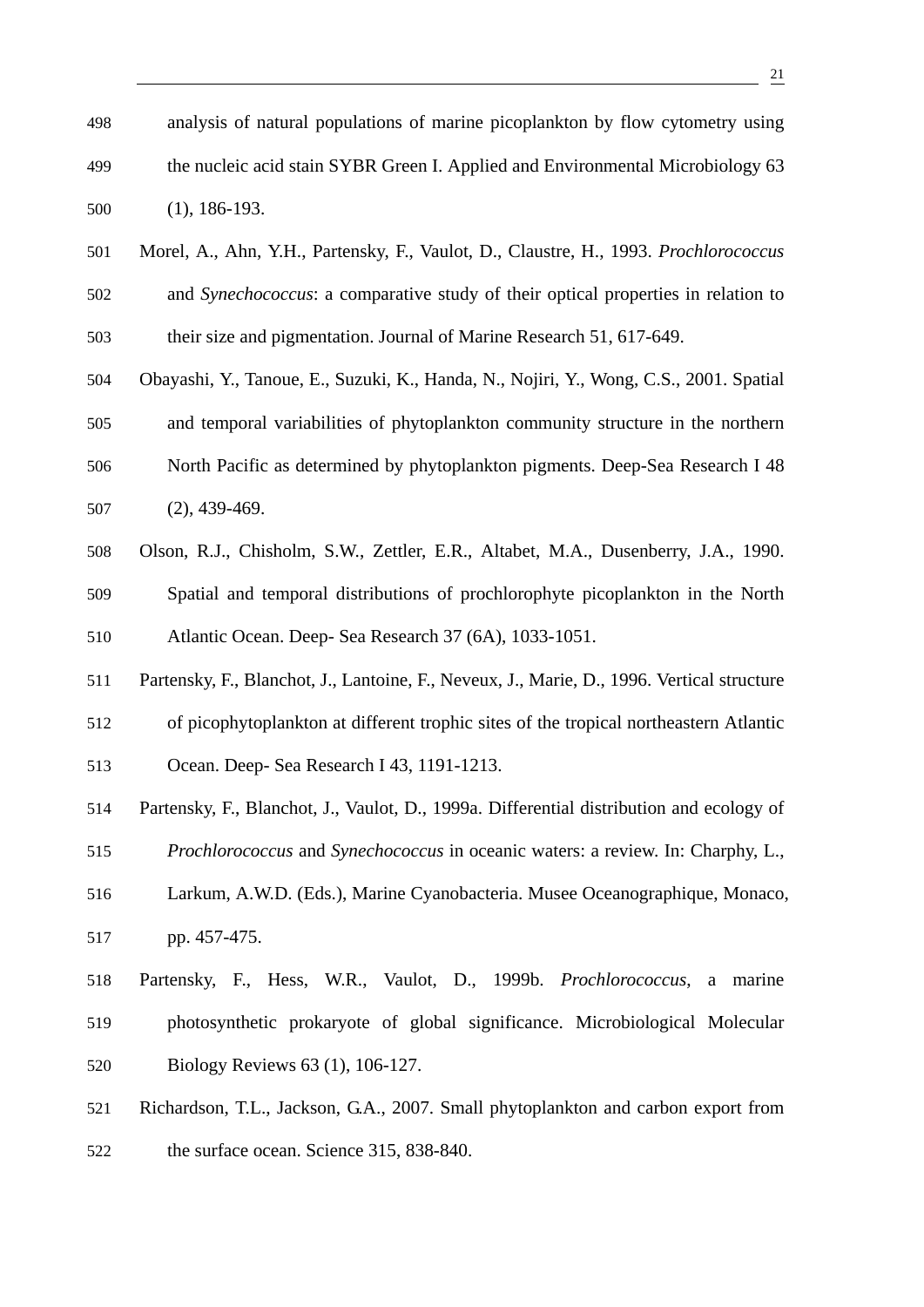- 526 Schwalbach, M.S., Fuhrman, J.A., 2005. Wide-ranging abundances of aerobic 527 anoxygenic phototrophic bacteria in the world ocean revealed by epifluorescence 528 microscopy and quantitative PCR. Limnology and Oceanography 50 (2), 620-626. 529 Shimada, A., Hasegawa, T., Umeda, I., Kodaya, N., Maruyama, T., 1993. Spatial
- 530 mesoscale patterns of West Pacific picophytoplankton as analyzed by flow 531 cytometry: their contribution to subsurface chlorophyll maxima. Marine Biology 532 115, 209-215.
- 533 Sieracki, M.E., Gilg, I.C., Their, E.C., Poulton, N.J., Goericke, R., 2006. Distribution 534 of planktonic aerobic anoxygenic photoheterotrohic bacteria in the northwest 535 Atlantic. Limnology and Oceanography 51 (1), 38-46.
- 536 Simek, K., Kojecka, P., Nedoma, J., Hartman, P., Vrba, J., Dolan, J.R., 1999. Shifts in 537 bacterial community composition associated with different microzooplankton size
- 538 fractions in a eutrophic reservoir. Limnology and Oceanography 44, 1634-1644.
- 539 Suyama, T., Shigematsu, T., Suzuki, T., Tokiwa, Y., Kanagawa, T., Nagashima, K.V.P.,
- 540 Hanada, S., 2002. Photosynthetic apparatus in *Roseateles depolymerans* 61A is 541 transcriptionally induced by carbon limitation. Applied and Environmental 542 Microbiology 68, 1665-1673.
- 543 Vaulot, D., Partensky, F., Neveux, J., Mantoura, R.F.C., Llewellyn, C.A., 1990. Winter
- 544 presence of prochlorophytes in surface waters of the northwestern Mediterranean 545 Sea. Limnology and Oceanography 35, 1156-1164.
- 546 Yurkov, V., Beatty, J.T., 1998a. Aerobic anoxygenic phototrophic bacteria.
- 547 Microbiological Molecular Biology Reviews 62 (3), 695-724.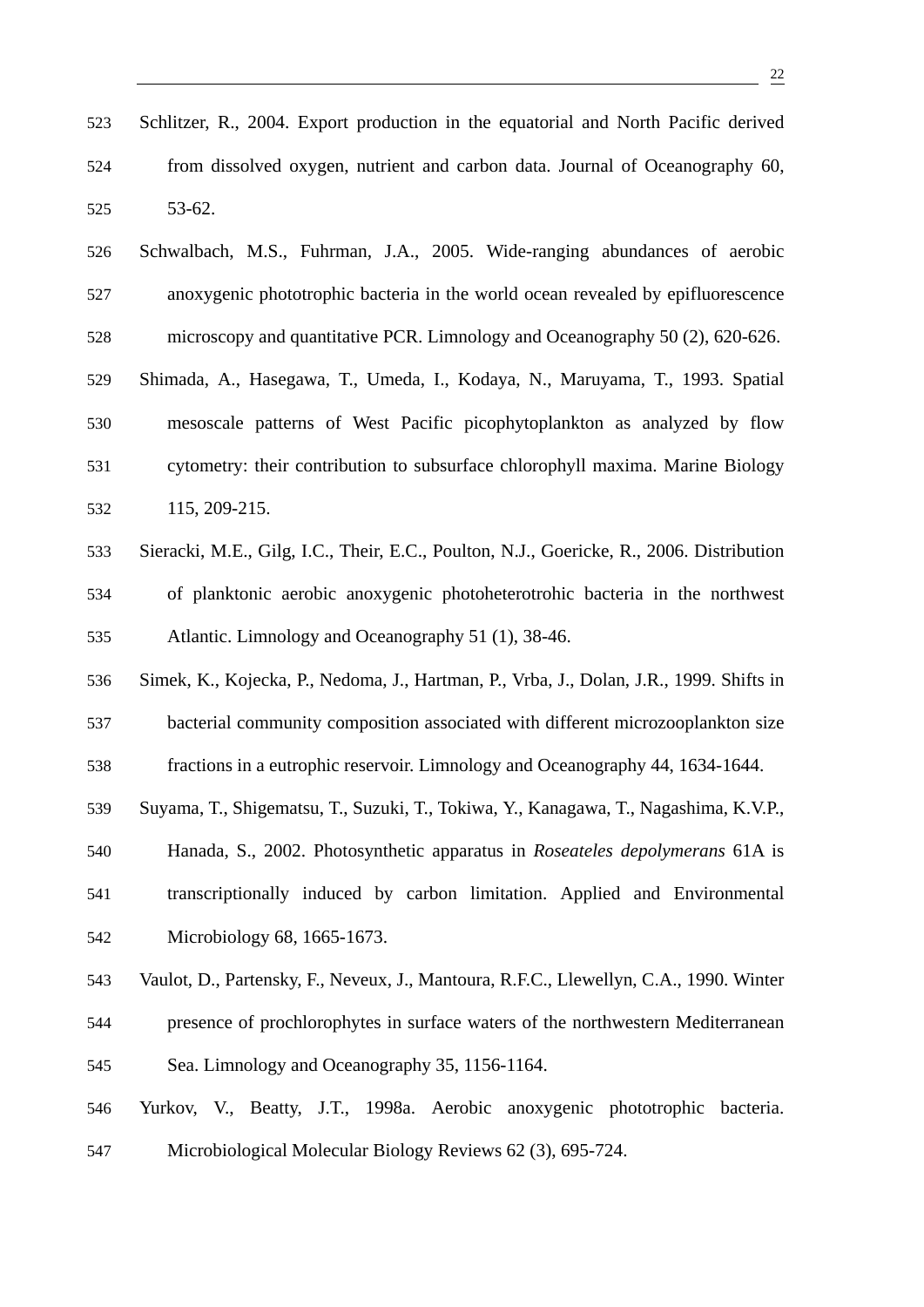- 548 Yurkov, V., Beatty, J.T., 1998b. Isolation of aerobic anoxygenic photosynthetic
- 549 bacteria from black smoker plume waters of the Juan de Fuca Ridge in the Pacific
- 550 Ocean. Applied and Environmental Microbiology 64, 337-341.
- 551 Zhang, Y., Jiao, N.Z., 2007. Dynamics of aerobic anoxygenic phototrophic bacteria in
- 552 the East China Sea. FEMS Microbiology Ecology 61, 459-469.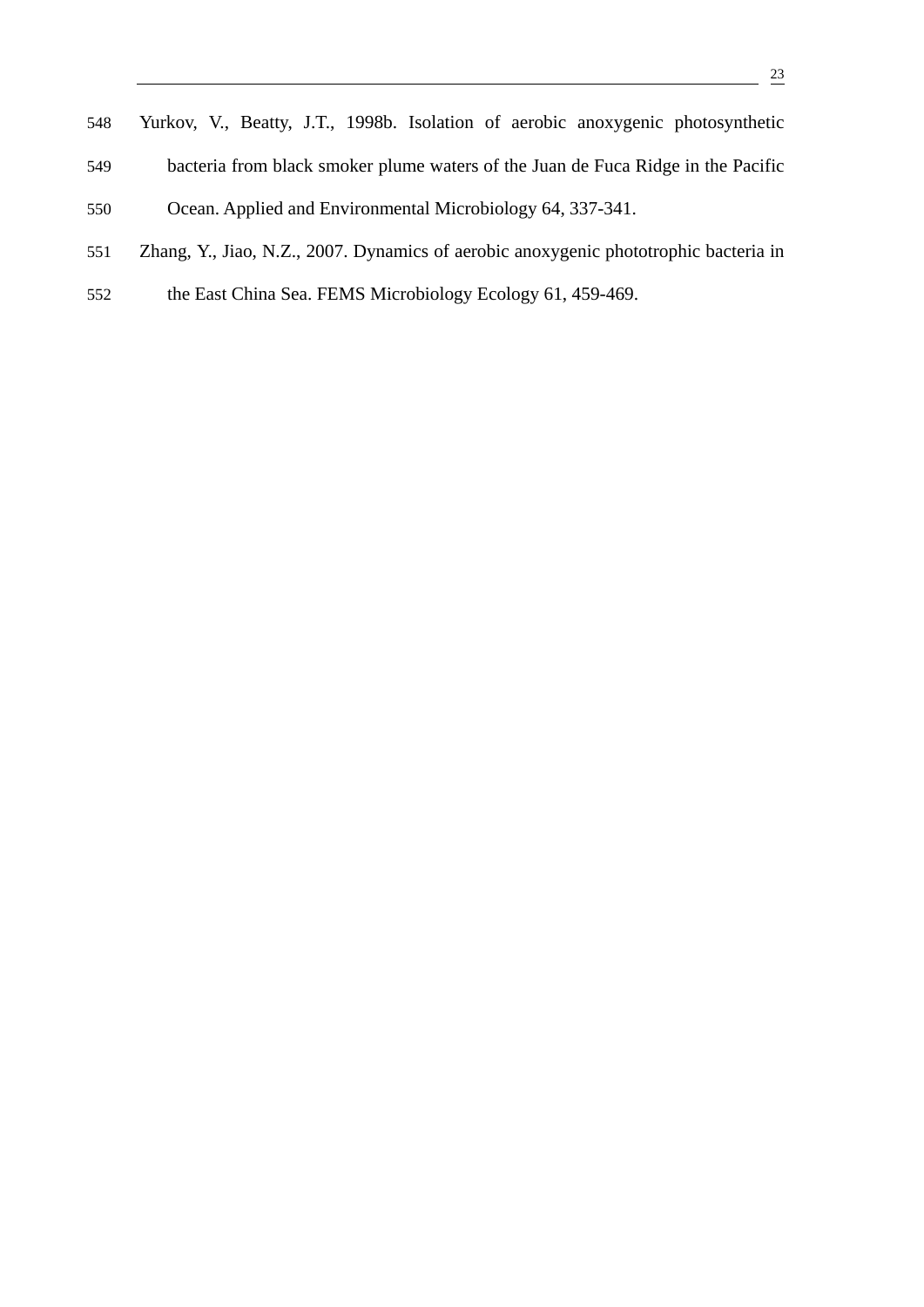## **Table 1 Physical and chemical conditions at the sampling sites<sup>a</sup>** 553

| . .<br>. .        |  |
|-------------------|--|
| ۰,<br>I<br>×<br>× |  |

|                                                                   | K <sub>2</sub>  | WNPG1   | WNPG <sub>2</sub> | ENP <sub>1</sub> | ENP <sub>2</sub> | ENP3      | ENP <sub>4</sub> |
|-------------------------------------------------------------------|-----------------|---------|-------------------|------------------|------------------|-----------|------------------|
| Surface water temperature (°C)                                    | $10.3 \pm 0.5$  | 27.7    | 28.2              | 27.5             | 28.2             | 28.1      | $28.5 \pm 0.03$  |
| Surface water salinity (‰)                                        | $32.9 \pm 0.01$ | 34.4    | 35                | 34.4             | 34.1             | 34.2      | 34.1             |
| Depth of mixed layer (m)                                          | 25              | 100-125 | 100-125           | 75               | 75               | $50 - 75$ | 30               |
| Chlorophyll <sub>max</sub> depth $(m)$                            | 50              | 125     | 125               | 75               | 75               | $50-75$   | 30               |
| Euphotic zone $(0.1\%$ light) $(m)$                               | 50              | 150     | 150               | 125              | 125              | 125       | 75               |
| Surface chlorophyll $a$ (mg m <sup>-3</sup> )                     | $0.35 \pm 0.05$ | 0.03    | 0.03              | 0.12             | 0.11             | 0.10      | $0.13 \pm 0.01$  |
| Chlorophyll $a$ averaged over<br>upper 200m (mg m <sup>-3</sup> ) | $0.27 \pm 0.04$ | 0.08    | 0.08              | 0.10             | 0.11             | 0.10      | $0.12 \pm 0.005$ |

555 a. K2: subarctic sea area; WNPG: the Western North Pacific subtropical Gyre; ENP:

556 the Eastern North subtropical Pacific.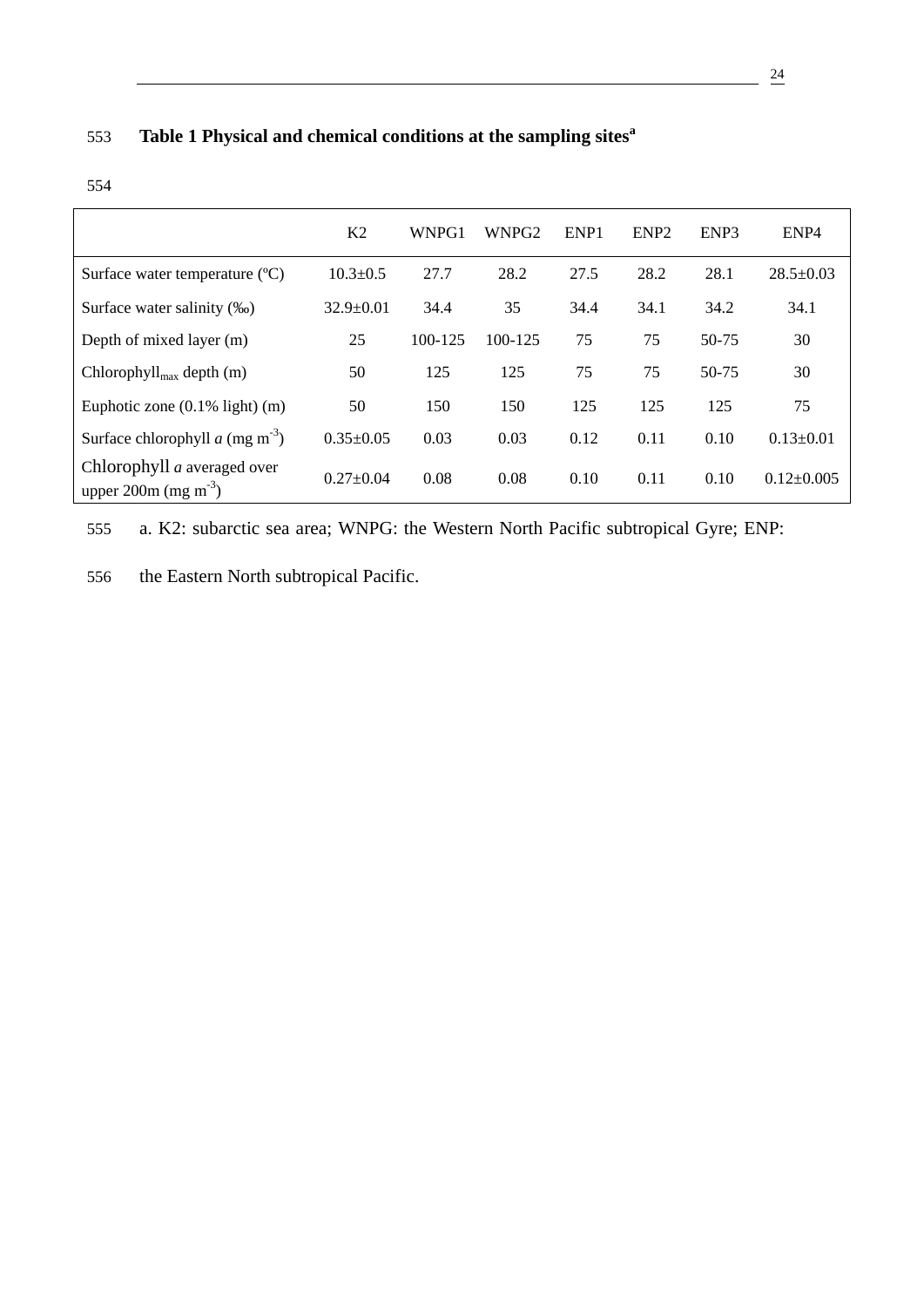## 557 **Table 2 Cell abundance and carbon biomass of picoplankton at different**

### 558 **locations**

559

| Cell abundance $\text{(cells ml}^{-1})^a$                 | $K2^b$                  | WNPG1  | WNPG <sub>2</sub> | ENP1   | ENP <sub>2</sub> | ENP3   | ENP4 <sup>b</sup> |
|-----------------------------------------------------------|-------------------------|--------|-------------------|--------|------------------|--------|-------------------|
| Prochlorococcus                                           | ND <sup>c</sup>         | 85500  | 100800            | 67600  | 70400            | 61400  | 60300±13500       |
| Synechococcus                                             | 13900±1400              | 1300   | 1700              | 2100   | 3700             | 3200   | 41000±15700       |
| Picoeukaryotes                                            | 5200±600                | 570    | 730               | 830    | 1700             | 1400   | 6300±1500         |
| Heterotrophic bacteria                                    | 382800±3850<br>$\theta$ | 249400 | 283500            | 318200 | 358900           | 329300 | 528000±98800      |
| AAPB                                                      | 14000±900               | 1700   | 2100              | 2900   | 3200             | 3200   | 7900±2900         |
| Biomass (mg C m <sup>-3</sup> ) <sup>a</sup>              |                         |        |                   |        |                  |        |                   |
| Prochlorococcus                                           | ND <sup>c</sup>         | 4.53   | 5.34              | 3.58   | 3.73             | 3.25   | $3.20 \pm 0.71$   |
| Synechococcus                                             | $3.47 \pm 0.36$         | 0.34   | 0.44              | 0.52   | 0.93             | 0.80   | $10.25 \pm 3.94$  |
| Picoeukaryotes                                            | $10.86 \pm 1.20$        | 1.19   | 1.53              | 1.74   | 3.64             | 3.01   | $13.14 \pm 3.08$  |
| Heterotrophic bacteria                                    | $7.66 \pm 0.77$         | 4.99   | 5.67              | 6.36   | 7.18             | 6.59   | $10.56 \pm 1.98$  |
| AAPB (mg C m <sup>-3</sup> )                              | $1.01 \pm 0.06$         | 0.12   | 0.15              | 0.21   | 0.23             | 0.23   | $0.57 \pm 0.21$   |
| Autotrophic picoplankton C /<br>heterotrophic bacterial C | 1:0.53                  | 1:0.82 | 1:0.78            | 1:1.09 | 1:0.87           | 1:0.93 | 1:0.40            |

560 a. Data were depth weighted averages in corresponding euphotic zone (see Table 1).

561 b. Values of standard deviation (SD) were calculated from two deployments (four 562 CTD casts for each deployment) at K2, and from four deployments (one CTD cast 563 each deployment) at ENP4.

564 c.  $ND = not detected$ .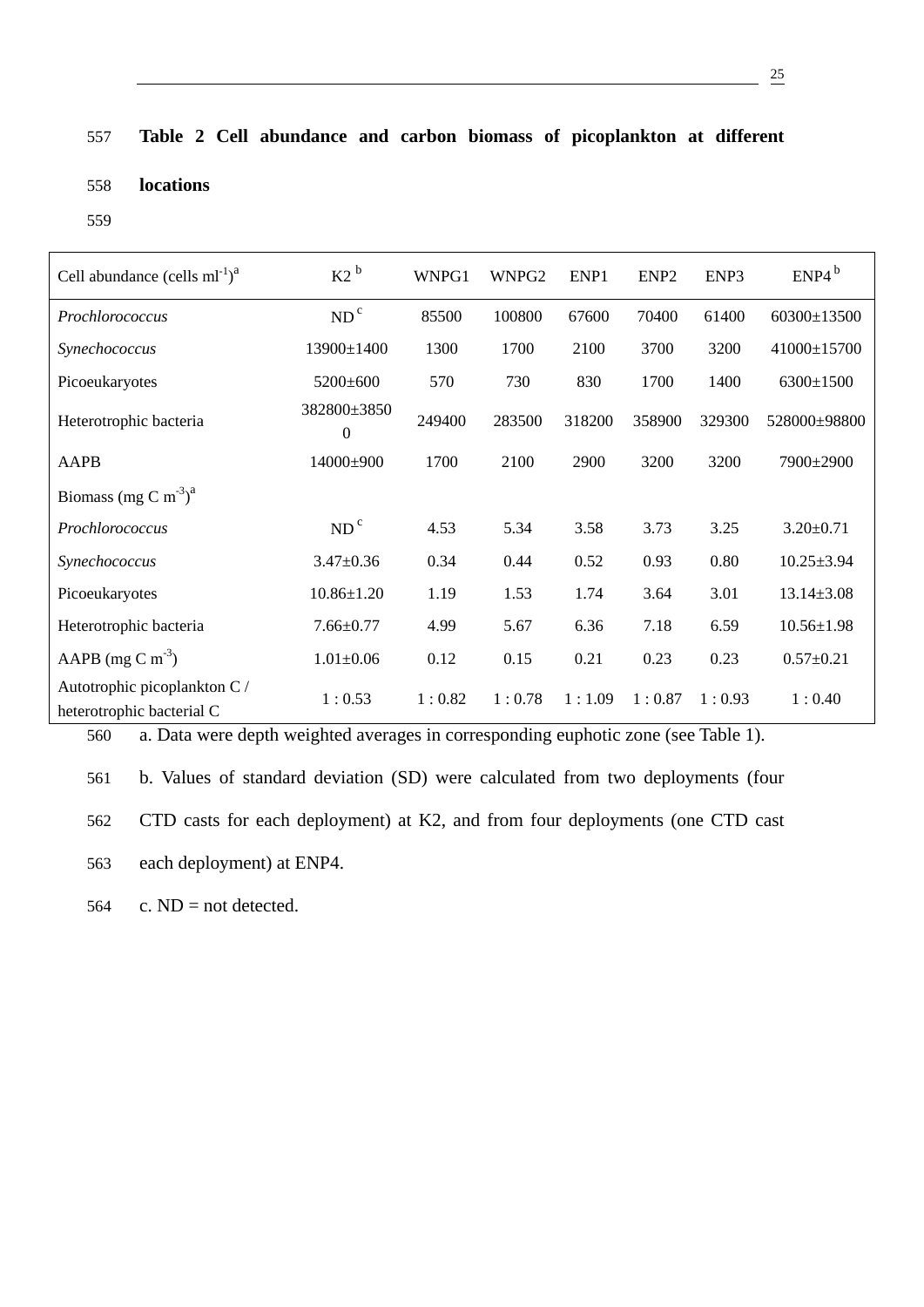567 **Fig. 1** Location of the sampling stations (crosses) in the North Pacific Ocean. The 568 background chlorophyll *a* remote image (Aqua-MODIS) of August 2005 was 569 downloaded from the website (http://oceancolor.gsfc.nasa.gov/). Chlorophyll *a* scale 570 shown on right in mg  $m<sup>-3</sup>$ .

571

572 **Fig. 2** Depth profiles of picoplankton abundance in the subarctic area (K2), the 573 Western North Pacific subtropical Gyre (WNPG1-2) and the Eastern North 574 subtropical Pacific (ENP1-4). Error bars indicate standard deviation. Values of SD 575 were calculated from the data of samples from four CTD casts each deployment at K2 576 and at ENP4. Note different X-axes are used. Pro.: *Prochlorococcus*; Syn.: 577 *Synechococcus*; Euk.: picoeukaryotes; Total Bact.: total heterotrophic bacteria.

578

579 **Fig. 3** Depth profiles of picoplankton carbon biomass (X-axis: autotrophic-left and 580 heterotrophic-right of zero) in the subarctic area (K2), the Western North Pacific 581 subtropical Gyre (WNPG1-2) and the Eastern North subtropical Pacific (ENP1-4). In 582 order to obtain complete vertical profiles of picoplankton carbon biomass at K2, data 583 from 50-200m (shaded) were fitted by including the results of a near-K2 station at 584 50ºN 163ºE during our Bering Sea cruise in July 2003. Pro.: *Prochlorococcus*; Syn.: 585 *Synechococcus*; Euk.: picoeukaryotes. non-AAPB: other heterotrophic bacteria 586 excluding AAPB.

587

588 **Fig. 4** Relationships between different groups of picoplankton. A, *Synechococcus* vs. 589 picoeukaryotes; B, picoeukaryotes vs. bacteria; C, *Synechococcus* vs. bacteria; D,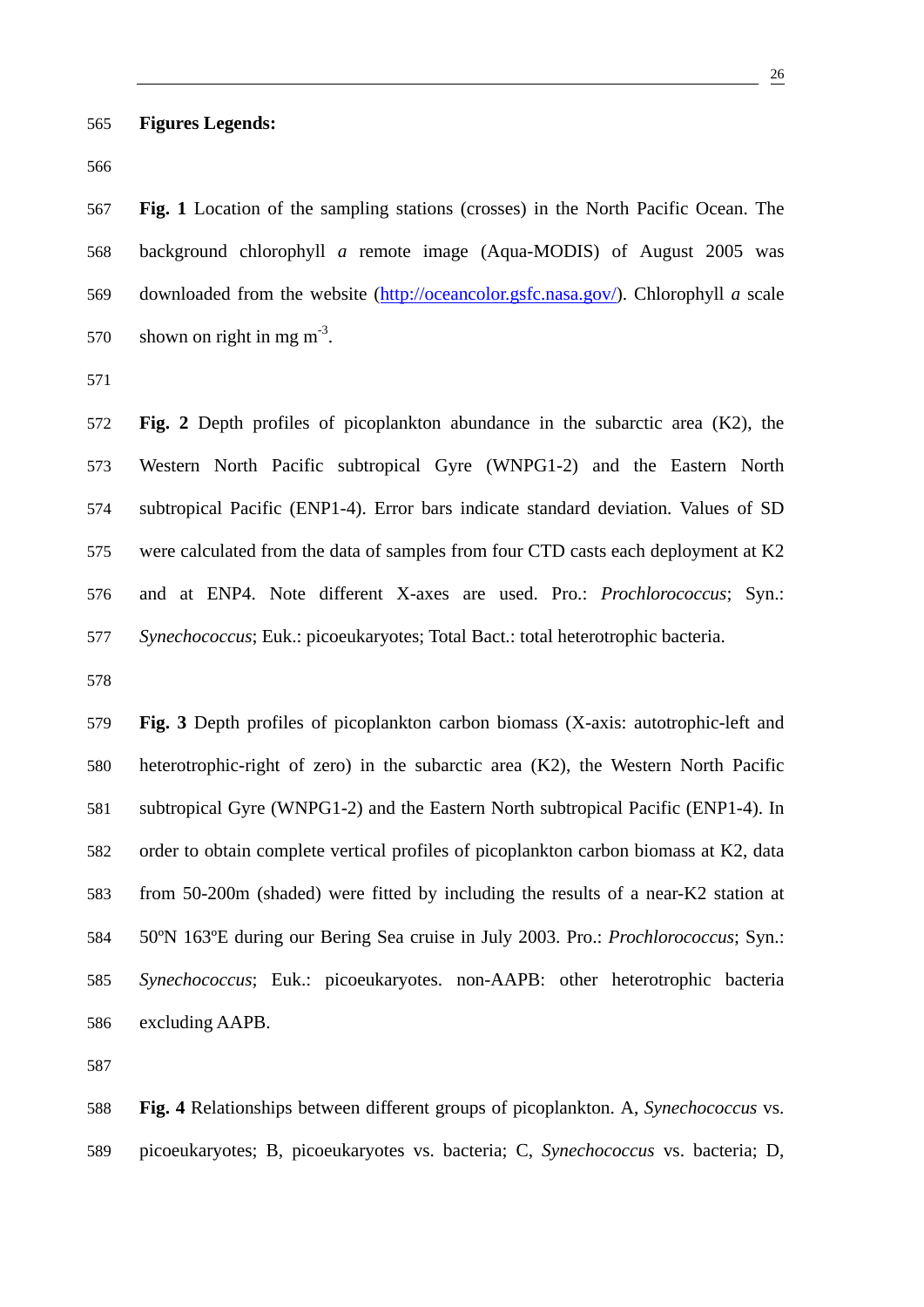| 590 | AAPB vs. picoeukaryotes; E, AAPB vs. Synechococcus; F, bacteria vs.                           |
|-----|-----------------------------------------------------------------------------------------------|
| 591 | Prochlorococcus; G, picoeukaryotes vs. Prochlorococcus; H, Synechococcus vs.                  |
| 592 | Prochlorococcus; I, AAPB vs. Prochlorococcus; J, AAPB vs. bacteria. Abundance                 |
| 593 | data are depth-weighted averages over the euphotic zone. Pro.: <i>Prochlorococcus</i> ; Syn.: |
| 594 | Synechococcus; Euk.: picoeukaryotes; Total Bact.: total heterotrophic bacteria.               |
| 595 |                                                                                               |
| 596 | Fig. 5 Contribution of different groups of picoplankton to carbon biomass in the              |
| 597 | subarctic area (K2), the Western North Pacific subtropical Gyre (WNPG1-2) and the             |
| 598 | Eastern North subtropical Pacific (ENP1-4). A, total heterotrophic bacteria (Total            |
| 599 | Bact.) vs. pico-sized phytoplankton (picophyto.); B, picoeukaryotes (Euk.) vs.                |
| 600 | Synechococcus (Syn.) vs. Prochlorococcus (Pro.); C, AAPB vs. non-AAPB (other                  |
| 601 | heterotrophic bacteria excluding AAPB). Values are % of carbon biomass of                     |
| 602 | picoplankton calculated by depth-weighted average over euphotic zone.                         |

<u>27</u>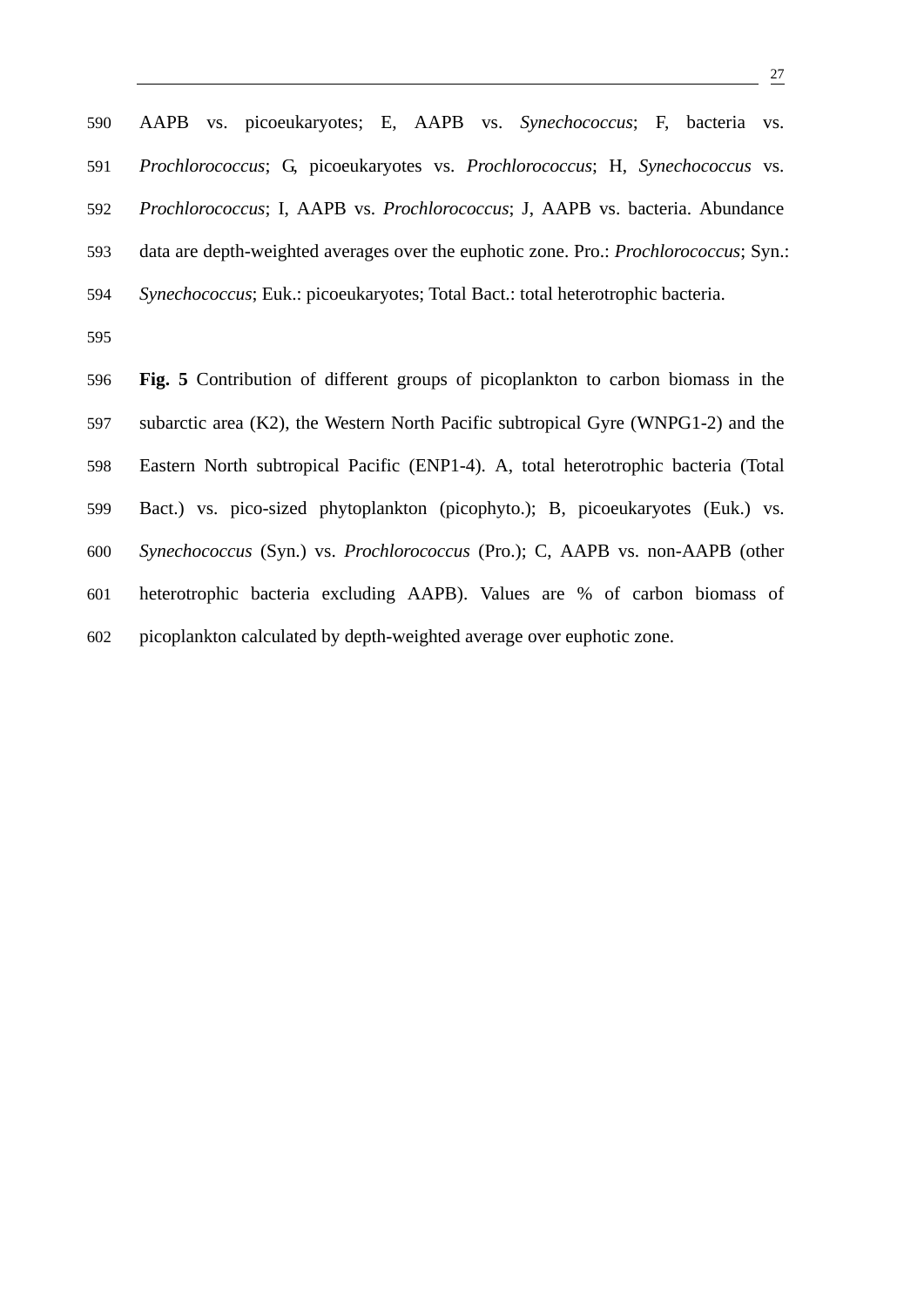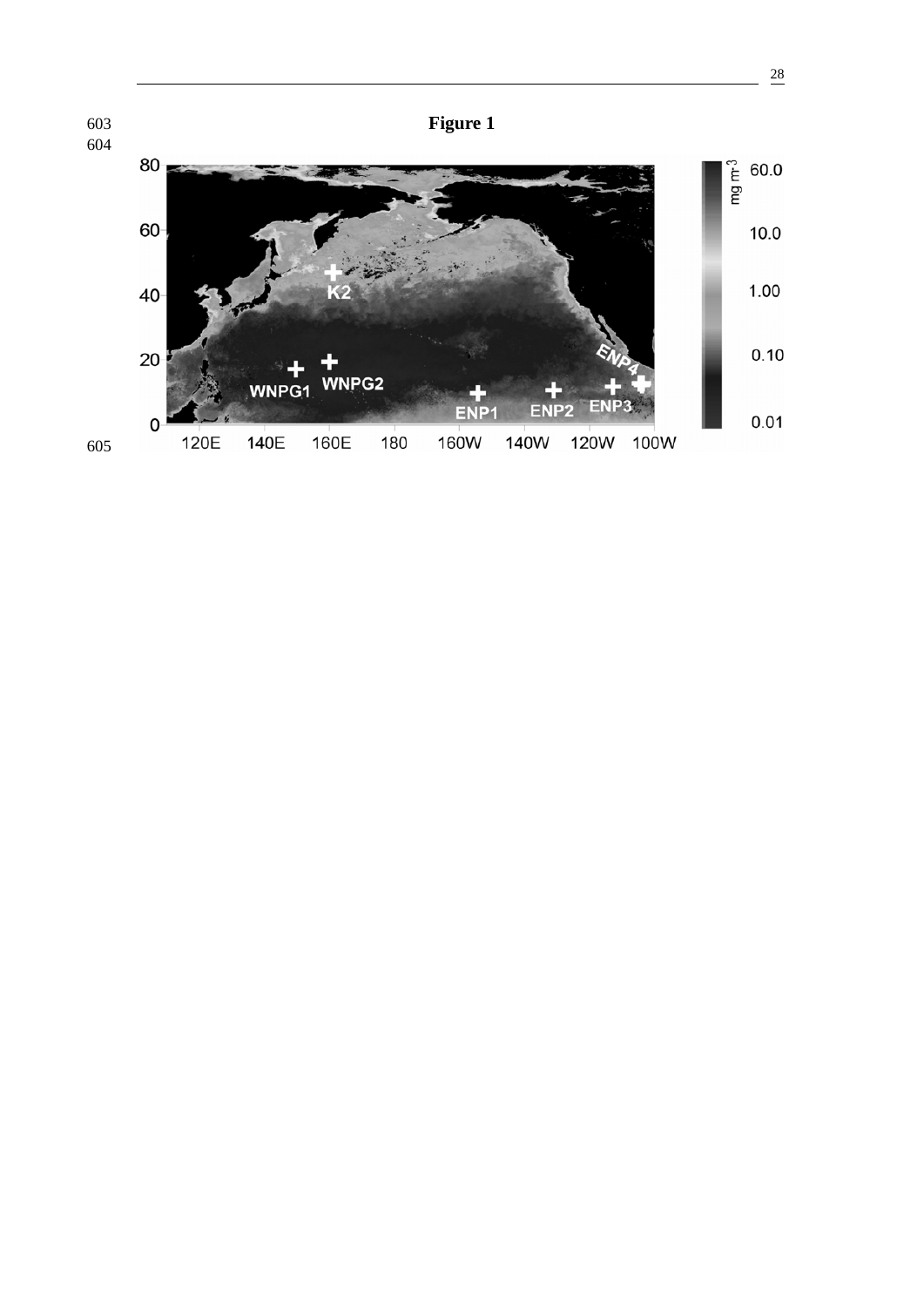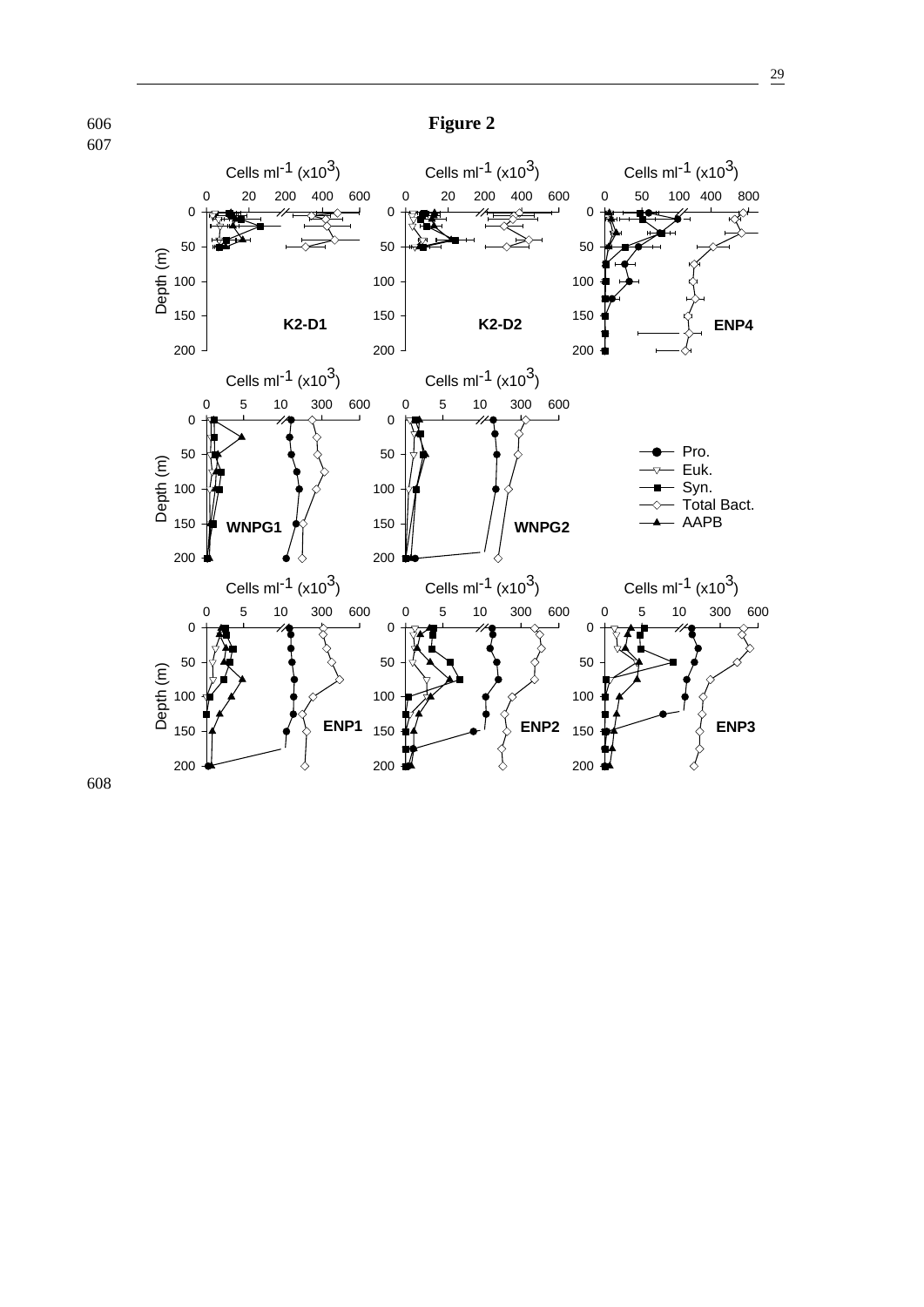

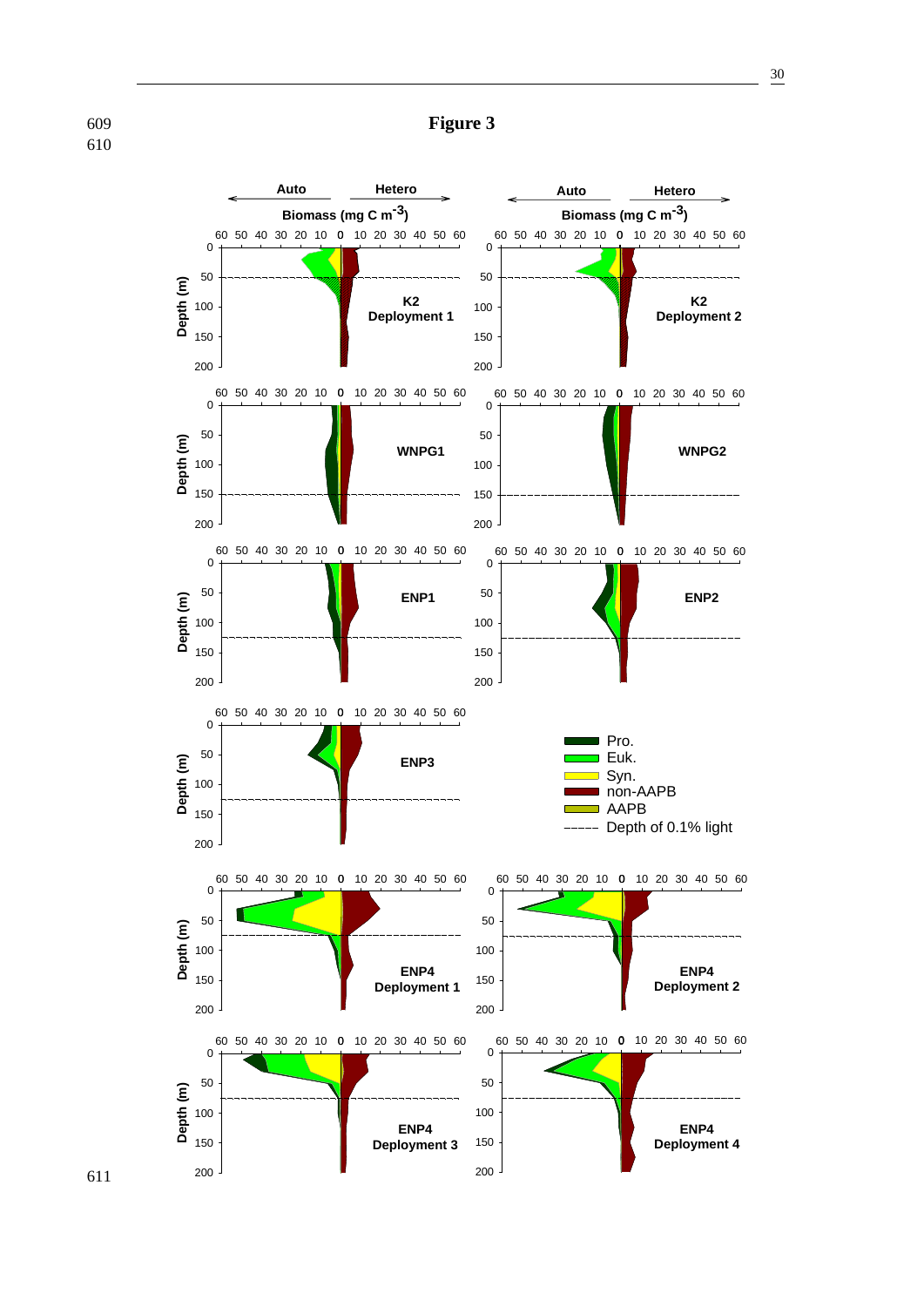